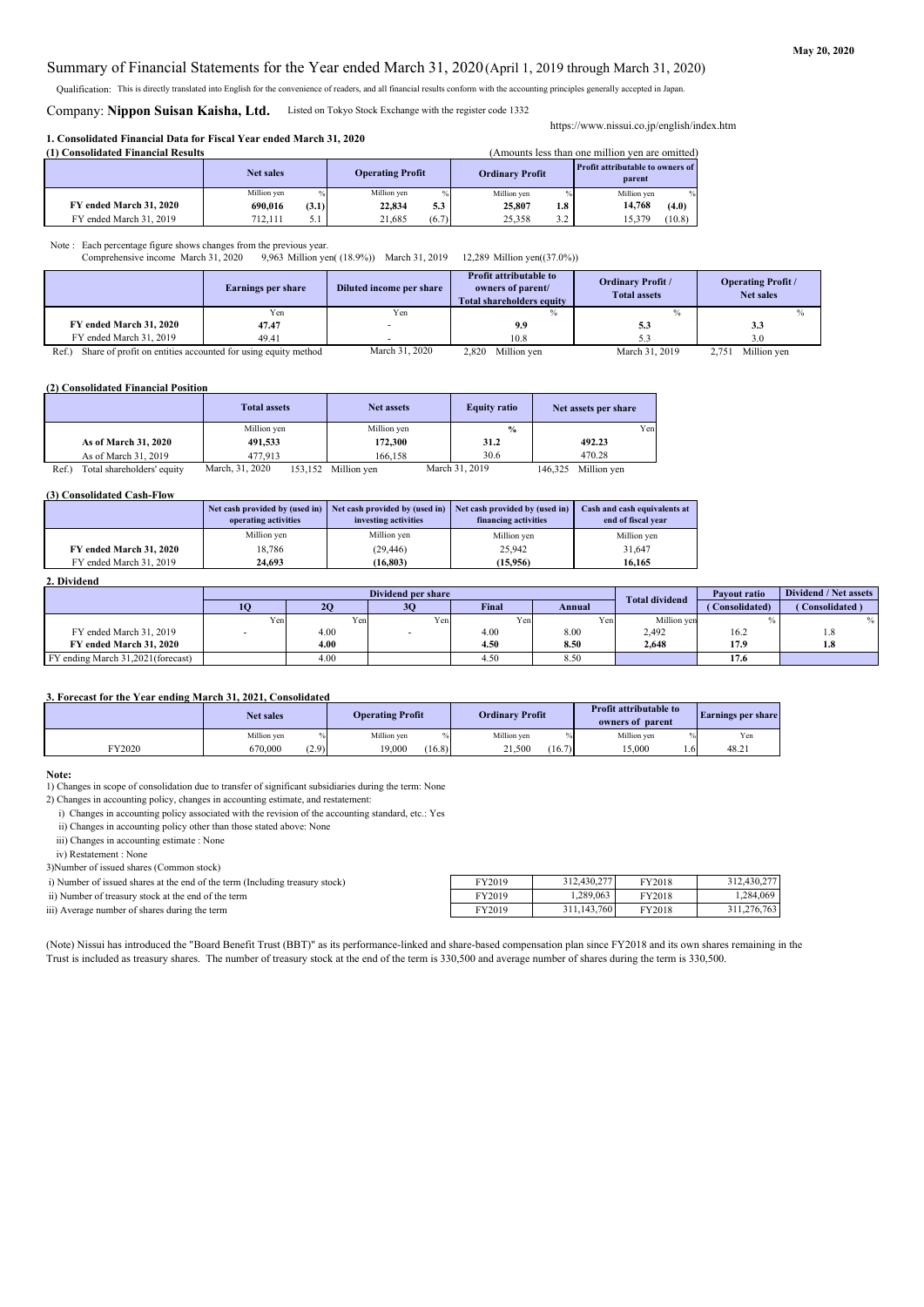#### ( Reference ) Summary of Non-consolidated financial statements

#### **1. Non-consolidated Financial Data for Fiscal Year ended March 31, 2020**

| (1) Non-consolidated Financial Results |                              |                              |                     |                                            |  |  |  |  |  |  |
|----------------------------------------|------------------------------|------------------------------|---------------------|--------------------------------------------|--|--|--|--|--|--|
|                                        | Net sales                    | <b>Operating Profit</b>      | Ordinary Profit     | Profit attributable to owners<br>of parent |  |  |  |  |  |  |
|                                        | Million ven<br>$\frac{0}{0}$ | Million ven<br>$\frac{0}{0}$ | $\%$<br>Million ven | Million ven                                |  |  |  |  |  |  |
| FY ended March 31, 2020                | 390.977<br>(1.5)             | 45.7<br>2.922                | 27.9<br>8.499       | 5.438<br>(0.8)                             |  |  |  |  |  |  |
| FY ended March 31, 2019                | 396,976<br>4.6               | (16.7)<br>2.006              | 6.646<br>1.4        | 5.480<br>(31.3)                            |  |  |  |  |  |  |

Note : Each percentage figure shows changes from the previous year.

|                         | Earnings per share | Diluted income per share |  |  |
|-------------------------|--------------------|--------------------------|--|--|
|                         | Yen                | Yen                      |  |  |
| FY ended March 31, 2020 | 17.47              | -                        |  |  |
| FY ended March 31, 2019 | 7.59               |                          |  |  |

#### **( 2 ) Non-consolidated Financial Position**

|                                     | Total assets   | Net assets         | Equity ratio   | Net assets per share |  |
|-------------------------------------|----------------|--------------------|----------------|----------------------|--|
|                                     | Million yen    | Million yen        | $\frac{0}{0}$  | Yen                  |  |
| As of March 31, 2020                | 345,274        | 90,818             | 26.3           | 291.77               |  |
| As of March 31, 2019                | 329,359        | 89,862             | 27.3           | 288.69               |  |
| Total shareholders' equity<br>Note: | March 31, 2020 | 90,818 Million yen | March 31, 2019 | 89,862 Million yen   |  |

\* The summary of financial results is not subject to audits.

\* Explanation on the proper use of the forecasts

・ The above forecast is based on the information available at the issuing date of this report. Accordingly, the final results may change due to various factors. For matters pertaining to the forecasts, please refer to 1. Qualitative information for the fiscal year ended March 31, 2020 (4) Full-year Forecast on Page 6.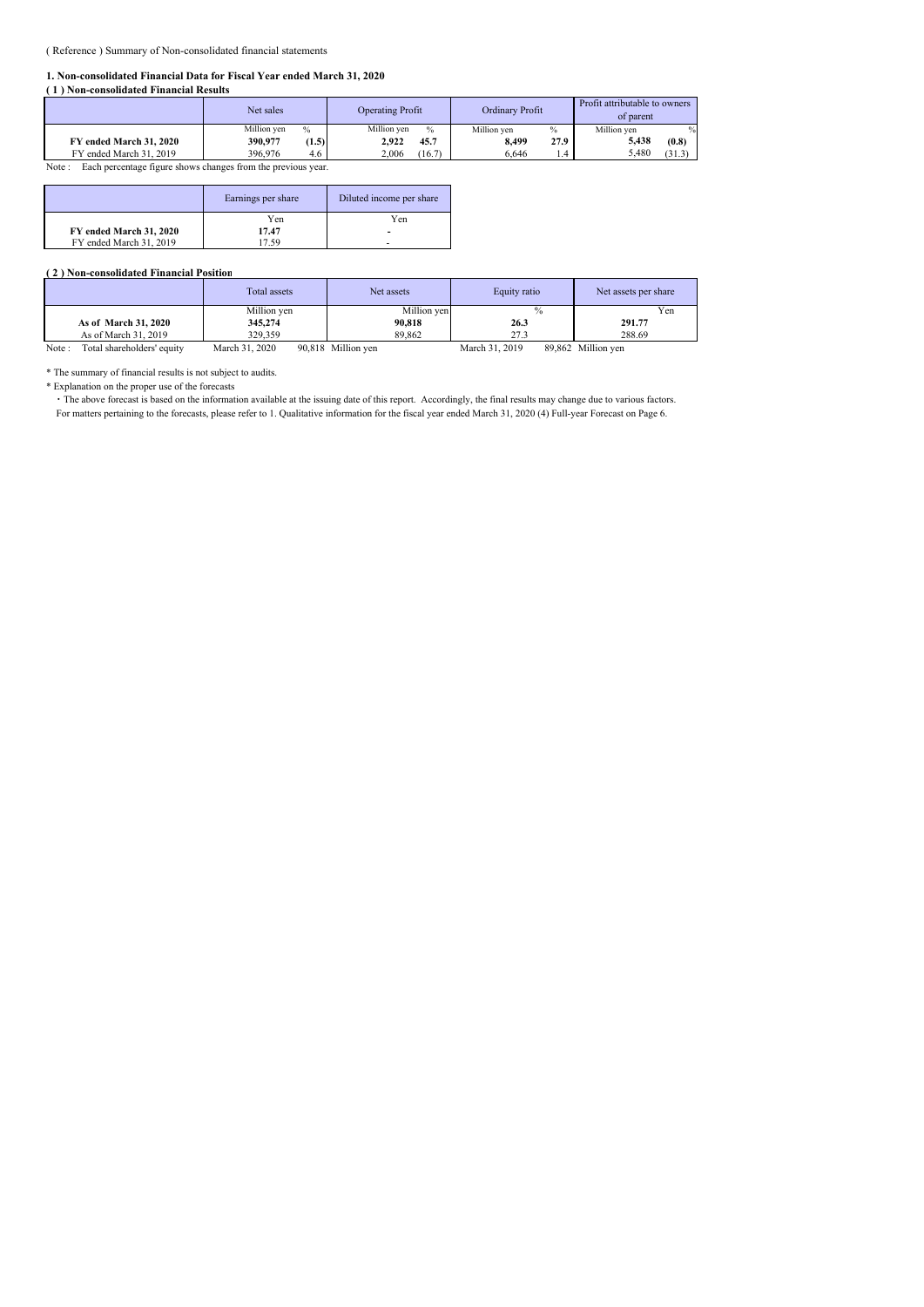# 1. Qualitative information for the fiscal year ended March 31, 2020

### **(1) Explanation on consolidated financial results**

[Consolidated Results for the year ended March 31, 2020]

While the Japanese economy showed an improvement in employment environment during the consolidated fiscal year under review, there were unclear climate including decline in export and weakened corporate profit mainly in manufacturing industry in addition to the risk of a business downturn caused by the increase of consumption tax. The outlook for the economy remains extremely uncertain due to the outbreak of the novel coronavirus (COVID-19) from the beginning of the year.

In terms of the global economy during the period subject to the consolidated accounting from January to December, there were uncertain situations due to concerns about the effect of prolonged trade war between the US and China, political situation among EU nations and unstable Middle East situation. U.S. showed an improvement in consumer spending while capital investment decrease and export grow slowly. Europe showed a modest recovery in personal consumption while economy wasn't in a good mood. Meanwhile, downward trend continued in China.

The Company and its corporate group showed severe business environment in domestic fishing and aquaculture business and chilled business as well as other business(Note 1) despite a strong business in salmon/trout business in South America.

The impact of the novel coronavirus on the consolidated fiscal year under review is immaterial, as the consolidation period of overseas subsidiaries is from January to December.

Under these circumstances, the consolidated financial results through the consolidated fiscal year under review were as follows: net sales were 690,016 million yen, down 22,095 million yen year-on-year; operating profit was 22,834 million yen, up 1,148 million yen year-on-year; ordinary profit was 25,807 million yen, up 448 million yen year-on-year; and the profit attributable to the owners of the parent company was 14,768 million yen, down 610 million yen year-on-year.

|                      |           |                                 |              |                         |                                 | (Unit : million yen) |
|----------------------|-----------|---------------------------------|--------------|-------------------------|---------------------------------|----------------------|
|                      | Net Sales | Increase/Decrease<br>$(Y-on-Y)$ | $Y$ -on- $Y$ | <b>Operating Profit</b> | Increase/Decrease<br>$(Y-on-Y)$ | $Y$ -on- $Y$         |
| Marine Products      | 289.589   | (4,833)                         | 98.4%        | 11,850                  | 1,564                           | 115.2%               |
| Food Products        | 337,245   | (651)                           | 99.8%        | 12,761                  | 849                             | 107.1%               |
| Fine Chemicals       | 27,023    | 509                             | 101.9%       | 2,599                   | (12)                            | 99.5%                |
| General Distribution | 16,596    | (66)                            | 99.6%        | 1,986                   | (4)                             | 99.8%                |
| Other                | 19,561    | (17,053)                        | 53.4%        | 413                     | (743)                           | 35.8%                |
| Common Costs         |           |                                 | $-9/0$       | (6,777)                 | (504)                           | 108.0%               |
| Total                | 690,016   | (22,095)                        | 96.9%        | 22,834                  | 1,148                           | 105.3%               |

(Note) We have changed the pricing system of Chilled business transaction to the one offsetting center fee (sales cost) and sales amounts from February 2019. Center fee of 8,142 million yen was included in the figure of previous period.

(Unit : million yen) Net Sales Increase/Decrease (Y-on-Y) Y-on-Y Operating Profit Increase/Decrease ease/Decrease<br>(Y-on-Y) Y-on-Y Marine Products  $289,589$  (4,833) 98.4% 11,850 1,564 115.2% Food Products 337,245 (651) 99.8% 12,761 849 107.1% Fine Chemicals  $27,023$  509 101.9% 2,599 (12) 99.5% General Distribution 16,596 (66) 99.6% 1,986 (4) 99.8% Other 19,561 (17,053) 53.4% 413 (743) 35.8% Common Costs (and the common Costs and the common Costs (common Costs and the common Costs and the common Cost Total 690,016 (22,095) 96.9% 22,834 1,148 105.3%

The summary by segment is as follows.

(1) Marine Products Business

The Marine Products segment is engaged in the fishery, aquaculture, and seafood processing and trading businesses.

#### <Overview of the Current Consolidated Fiscal Year>

In the Marine Products business, revenue was 289,589 million yen (down 4,833 million yen year-on-year) and operating profit was 11,850 million yen (up 1,564 million yen year-on-year).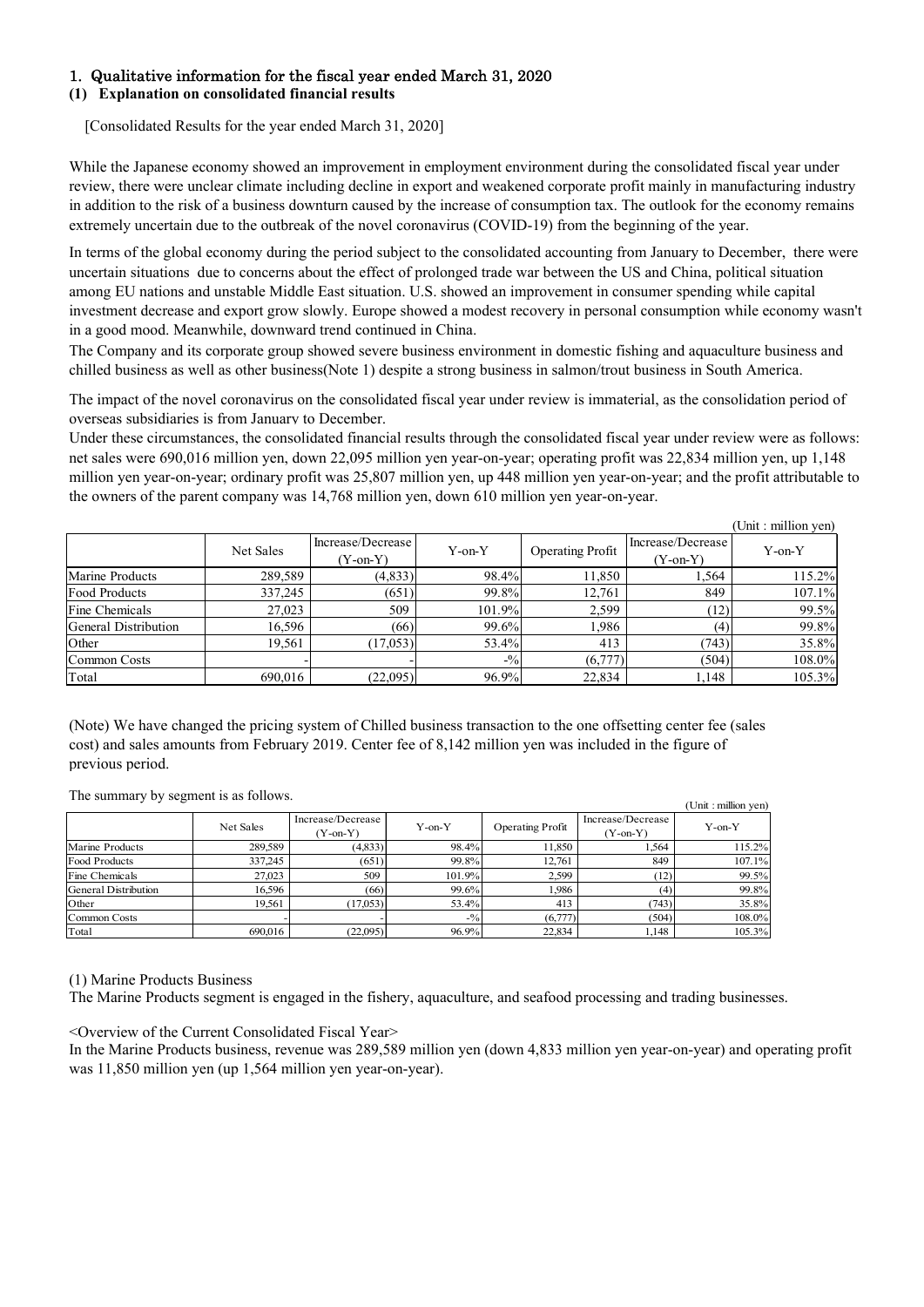Fishery Business: Both revenue and income decreased year-on-year.

### [Japan]

・Both revenue and income decreased due to the significantly reduction in catch of mackerel and horse mackerel as well as sales price of bonito went down.

Aquaculture Business: Both revenue and income increased year-on-year.

### [Japan]

・While sales volume of tuna increased, sales prices fell due to a decrease in demand for food services following restrictions on going out so inventories devaluation occurred. Also salmon/trout business suffered undergrowth of juvenile in the 1st quarter. As a result, revenue increased but income decreased year-on-year.

### [South America]

・Both revenue and income increased significantly due to a recovery in sales volume as the impact of the death of young fish in the year before last disappeared and steady sales prices in salmon/trout business.

Seafood Processing and Trading Business: Revenue decreased but income increased year-on-year.

### [Japan]

・Income increased as the sales volume of buri yellowtail was steady though the sales price fell toward the end of fiscal year and struggled in salmon/trout business

#### [North America]

・Revenue increased as the sales price of surimi and fillet was strong but income decreased due to the increasing cost.

### [Europe]

・Both revenue and income decreased as the transaction volume of some pieces of fish decreased in addition to the effect of the foreign exchange rate.

(2) Food Products Business

The Food Products segment is engaged in processed foods and chilled foods businesses.

<Overview of the Current Consolidated Fiscal Year>

In the Food Products business, revenue was 337,245 million yen (down 651 million yen year-on-year) and operating profit was 12,761 million yen (up 849 million yen year-on-year).

Processed Foods Business: Revenue decreased but income increased year-on-year.

#### [Japan]

・Income increased as the sales volume of the frozen food for household use and food service increased as well as the fish sausage. From March, domestic consumption for household use has increased due to restrictions on going out, while demand for food services has decreased.

#### [North America]

・Both revenue and income increased as the sales of frozen food for household use and food service was healthy and productivity of frozen food for food service has improved.

#### [Europe]

Both revenue and income increased as the sales of chilled products and vegetal products (Note 2) were stable.

Chilled Foods Business: Both revenue and income decreased year-on-year.

#### [Japan]

・Both revenue and income decreased due to the change of transaction form (Note 3) , increase of costs including depreciation of the new plant and decrease in sales volume by unseasonable weather.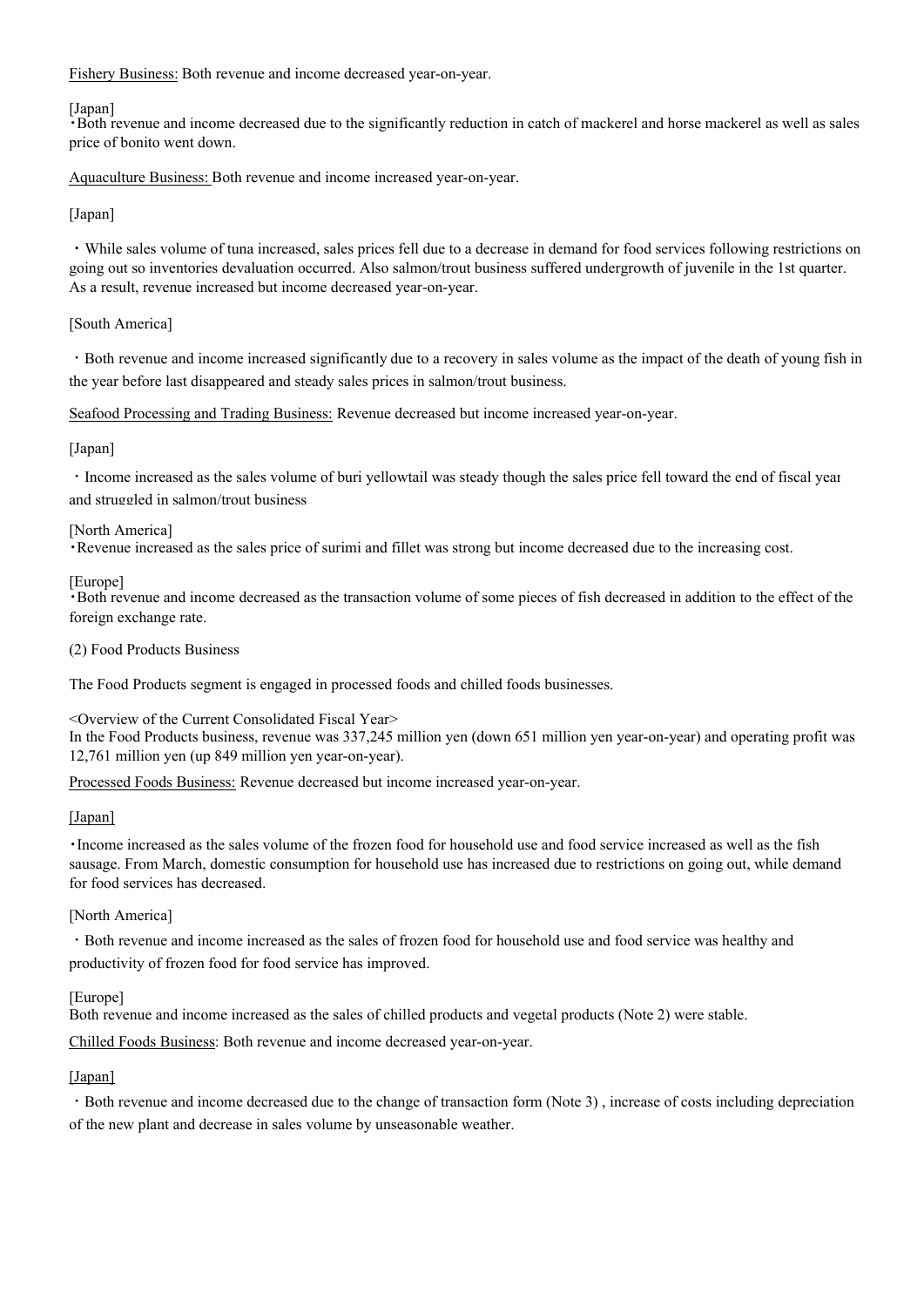### (3) Fine Chemicals Business

The Fine Chemicals segment is engaged in the manufacture and sale of pharmaceutical raw materials, functional raw materials (Note 4), functional foods (Note 5), pharmaceuticals and diagnostic medicines.

<Overview of the Current Consolidated Fiscal Year>

In the Fine Chemicals business revenue was 27,023 million yen (up 509 million yen year-on-year) and operating profit was 2,599 million yen (down 12 million yen year-on-year).

[Pharmaceutical Raw Materials, Functional Raw Materials and Functional Foods]

Both revenue and income increased as the sales of functional raw material was solid.

[Clinical Diagnostic Medicines and Pharmaceuticals]

・Revenue increased thanks to strong clinical diagnostic medicine but income decreased due to the increase in cost percentage caused by change in product mix.

(4) General Distribution Business

The General Distribution segment is engaged in the cold storage, transportation and customs clearing businesses.

<Overview of the Current Consolidated Fiscal Year>

In the General Distribution business, revenue was 16,596 million yen (down 66 million yen year-on-year) and operating profit was 1,986 million yen (down 4 million yen year-on-year).

・Despite smooth business, income decreased due to the change in the method of calculating retirement benefit obligation from the simplified method to the principle method at part of the group companies in the first quarter.

(Note 1) Engineering (planning, design and construction of plants and equipment) Business and Ship Operation Business, etc.

(Note 2) Plant-based protein without using animal meat and fish

(Note 3) Change in pricing system to offsetting center fee and sales amounts from February, 2019.

(Note 4) Functional raw materials consist of EPA, DHA, and others mainly used as ingredients of health supplements and infant formula.

(Note 5) Functional foods mainly consist of food for specified health uses such as IMARK S, and supplements such as EPA and DHA.

|                            | Fiscal Year 2018 | Fiscal Year 2019 | Increase/Decrease |
|----------------------------|------------------|------------------|-------------------|
| Current assets             | 247,603          | 253,115          | 5,512             |
| (Inventory)                | 128,750          | 131,053          | 2,302             |
| Non-current assets         | 230,309          | 238,417          | 8,108             |
| <b>Total Assets</b>        | 477,913          | 491,533          | 13,620            |
| <b>Current Liabilities</b> | 202,699          | 196,895          | (5,804)           |
| Non-current Liabilities    | 109,054          | 122,337          | 13,282            |
| <b>Total Liabilities</b>   | 311,754          | 319,233          | 7,478             |
| Net Assets                 | 166,158          | 172,300          | 6,142             |

#### **(2) Explanation on consolidated financial position**

(Assets)

Total assets increased by 13,620 million yen to 491,533 million yen (up 2.9%).

Current assets increased by 5,512 million yen compared to the end of the previous consolidated fiscal year to 253,115 million yen (up 2.2%). Although trade notes and accounts receivable-trade decreased by 8,791 million yen due to the effects of holidays at the end of the previous fiscal year, cash and deposits increased by 18,466 million yen, mainly due to efforts to secure cash on hand with short-term borrowings following the spread of novel coronavirus infection.

Regarding inventories, the Company holds an inventory investment meeting chaired by the President & CEO every month to monitor the procurement activities and inventory balances of the entire Group from all aspects to mitigate inventory risks. Inventories at the end of the consolidated fiscal year under review increased by 2,302 million yen due to the impact of the timing of delivery of marine products in Japan.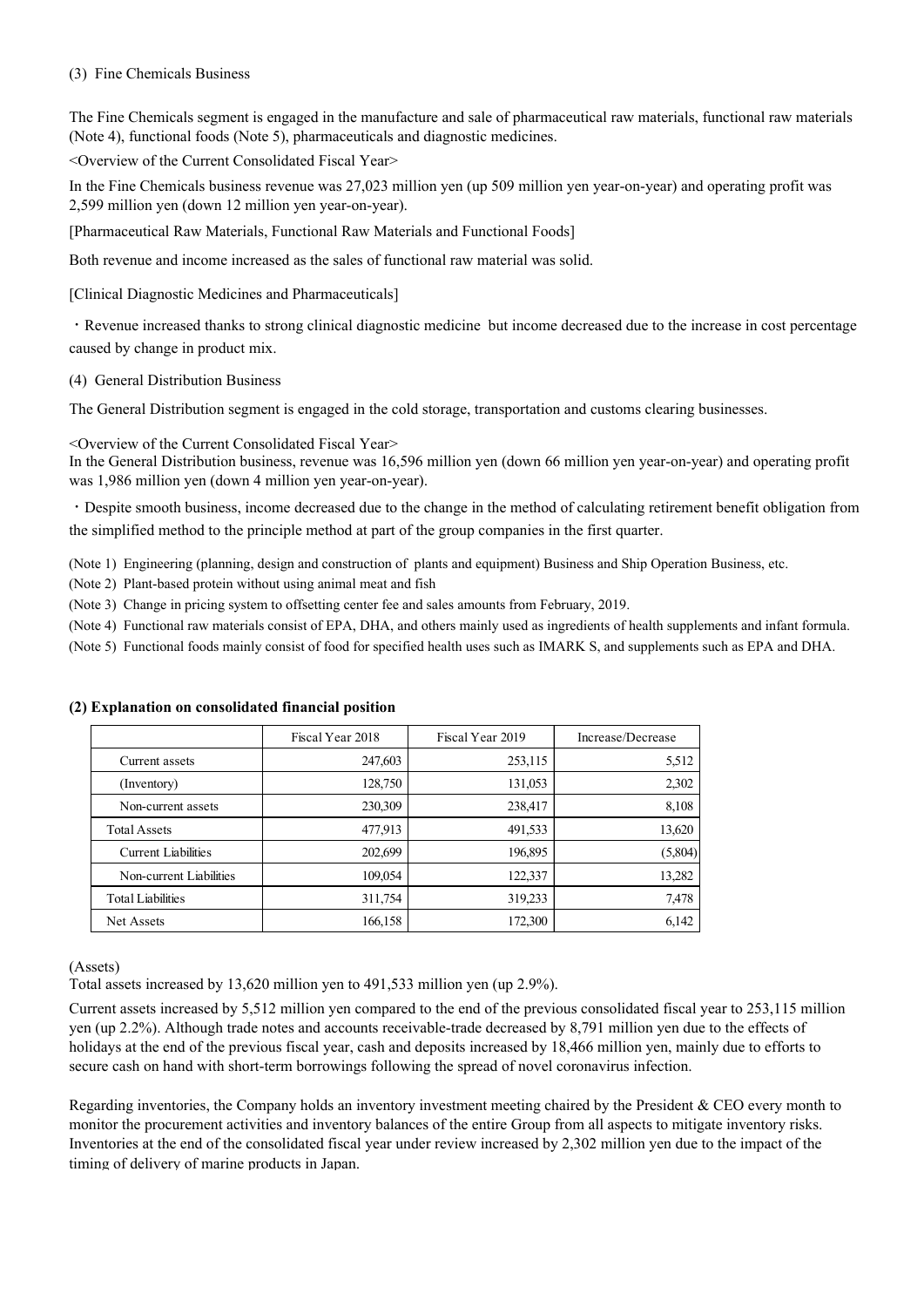Noncurrent assets increased by 8,108 million yen compared to the end of the previous consolidated fiscal year to 238,417 million yen (up 3.5%) , mainly because of an increase in property, plant and equipment by 10,516 million yen because of expansion of logistics centers in Japan and investment in food processing plants in Asia.

# (Liabilities)

Total liabilities increased by 7,478 million yen compared to the end of the previous consolidated fiscal year to 319,233 million yen (up 2.4%).

Current liabilities decreased by 5,804 million yen compared to the end of the previous consolidated fiscal year to 196,895 million yen (down 2.9%). As mentioned above, short-term borrowings increased by 16,798 million yen to secure cash on hand, as notes and accounts payable-trade decreased by 13,947 million yen and accrued expenses decreased by 4,179 million yen respectively, because of a decrease in orders for large-scale projects in Other Businesses and the effects of holidays at the end of the previous fiscal year.

Noncurrent liabilities increased by 13,282 million yen compared to the end of the previous consolidated fiscal year to 122,337 million yen (up 12.2%), mainly because of a increase in long-term borrowings by 13,381 million yen In order to finance capital expenditures.

# (Net Assets)

Total net assets increased by 6,142 million yen compared to the end of the previous consolidated fiscal year to 172,300 million yen. The main reasons were posting profit attributable to owners of parent by 14,768 million yen, payment of dividend surplus by 2,492 million yen, decrease in valuation difference on available-for-sale securities by 2,237 million yen due to the decline in stock price and an decrease in the foreign currency translation adjustment by 1,759 million yen because of appreciating yen.

# **(3) Status of Cash Flow**

|                                                     | FY2018    | FY2019    | Increase<br>/Decrease |
|-----------------------------------------------------|-----------|-----------|-----------------------|
| Net cash provided by (used in) operating activities | 24,693    | 18.786    | (5,907)               |
| Net cash provided by (used in) investing activities | (16, 803) | (29, 446) | (12, 642)             |
| Net cash provided by (used in) financing activities | (15,956)  | 25,942    | 41,899                |
| Cash and cash equivalents at end of period          | 16.165    | 31.647    | 15.482                |

Net cash provided by operating activities were a net inflow of 18,786 million yen, attributed mainly to the total of profit before income taxes and depreciation and amortization of 42,113 million yen, while increase in working capital by 12,080 million yen mainly due to decrease in notes and accounts payable-trade in addition to income tax paid by 8,054 million yen.

Net Cash flows from investing activities amounted to a net outflow of 29,446 million yen, due to the expansion of domestic logistics facilities and investments in food plants in Asia.

Net Cash flows from financing activities resulted in a net inflow of 25,942 million yen. This was because mainly of repayments of long-term borrowings by 17,284 million yen, and dividend paid by 2,490 million yen while increase in long-term and shortterm borrowings by 47,529 million yen.

Cash and cash equivalents increased by 15,482 million yen from the end of the previous consolidated fiscal year to 31,647 million yen in order to be prepared for unforeseeable circumstances along with securing funds for outbreak for noel

# **(4) Full-year Forecast**

Regarding the business environment for the next fiscal year, we cannot predict the duration of the spread of the novel coronavirus in Japan and overseas, and there is concern that the global economy will slow down due to deterioration in corporate profits and the employment environment.

The Company and its group companies expect a difficult business environment in Japan, Americas and Europe because the movement of people around the world is greatly restricted, which will lead to a decrease in demand for eating out such as restaurants and hotels, and deterioration in the marine product market due to the decrease in demand while household consumption is expected to increase.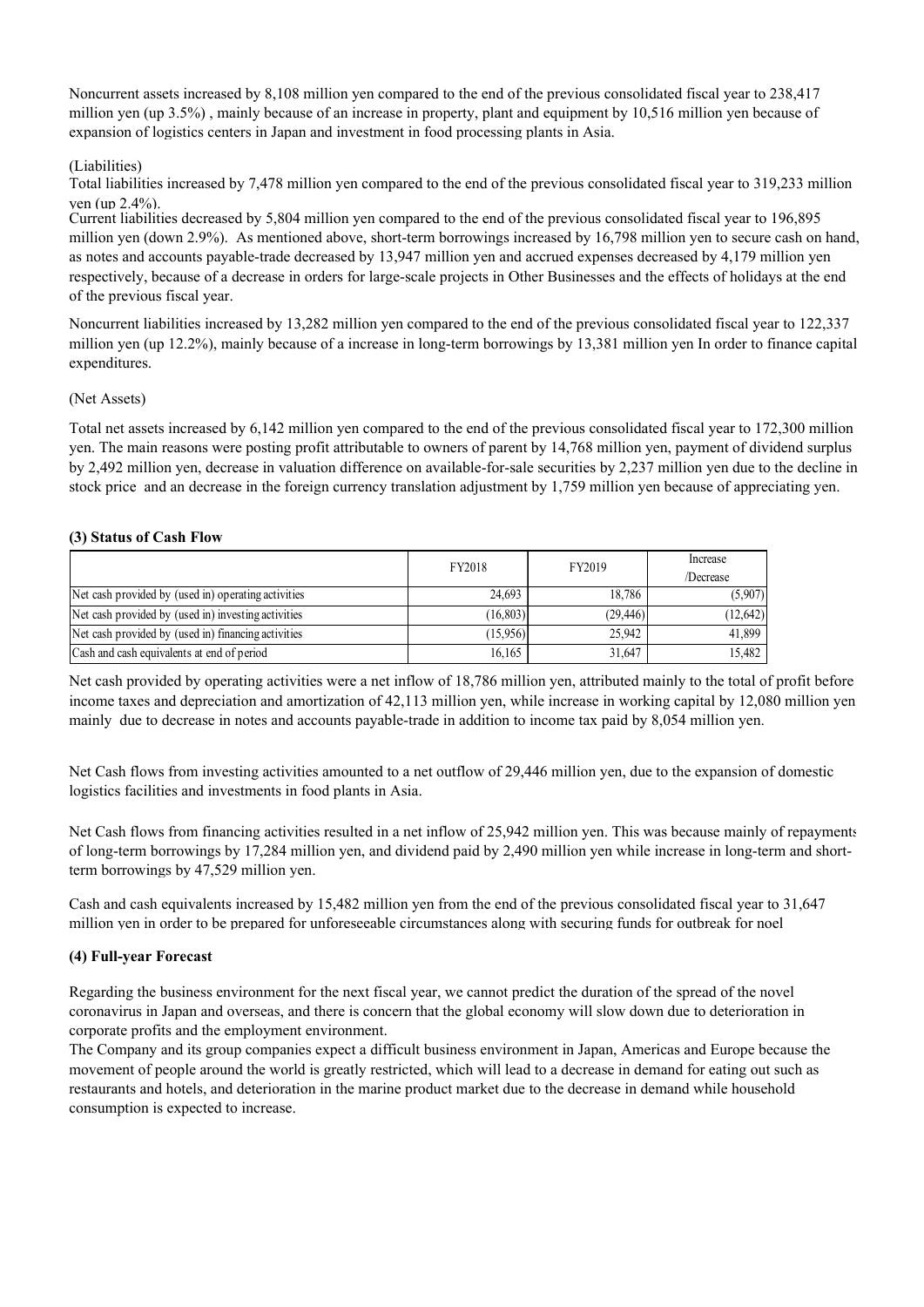Under such an uncertain business environment, although we anticipate overseas expansion of pharmaceutical raw materials business and recovery of domestic aquaculture business, but due to production decline in salmon and trout aquaculture business in South America, it is difficult to achieve the targets of the current Mid-Term Business Plan "MVIP+(Plus) 2020". However, in addition to accelerating overseas business expansion and enhancement of the aquaculture business, which are our main strategies, we will continue to expand our high-quality product lines that are delicious and contributes to people's health in response to lifestyle changes such as rapidly expanding remote working or working from home.

In CSR activities, we are focusing and working on the following five areas : (1) Preserving the Global Environment (reducing environmental burden) (2) Preserving marine resources and marine environments (3) Responsible procurement (human rights / environmental considerations) (4) Reduce food loss and waste (5) Employee Health and empowerment of employees through Diversity.

In terms of full-year forecast for the fiscal year ending March 31, 2021, assuming that the effects of the novel coronavirus will continue until the second quarter of the fiscal year, we expect net sales of 670,000 million yen, operating profit of 19,000 million yen, ordinary profit of 21,500 million yen and profit attributable to owners of parent of 15,000 million yen, respectively.

 $\alpha$  and

The fiscal results may fluctuate depending on when the spread of novel coronavirus will subside in the future, but we will disclose it promptly when it is necessary to revise the financial forecast.

|                                         |           |                  |                 | пишоп уеп)                                 |
|-----------------------------------------|-----------|------------------|-----------------|--------------------------------------------|
|                                         | Net Sales | Operating Profit | Ordinary Profit | Profit attributable to<br>owners of parent |
| <b>FY2020</b>                           | 670,000   | 19,000           | 21,500          | 15,000                                     |
| FY2019                                  | 690,016   | 22,834           | 25,807          | 14,768                                     |
| Increase/Decrease<br>compared to FY2019 | (20,016)  | (3,834)          | (4,307)         | 231                                        |
| Percentage                              | 97.1%     | 83.2%            | 83.3%           | 101.6%                                     |

(Note) The above forecast is based on the information available at the issuing date of this report. Accordingly, the final results may change due to various factors.

# **2. Basic Policy of selecting accounting standard**

We use Japanese standard to make financial statements in the light of the period comparability of consolidated financial statements and comparability among group companies.

We will accommodate properly regarding adaption of IFRS in the future in the light of the foreign and domestic circumstances.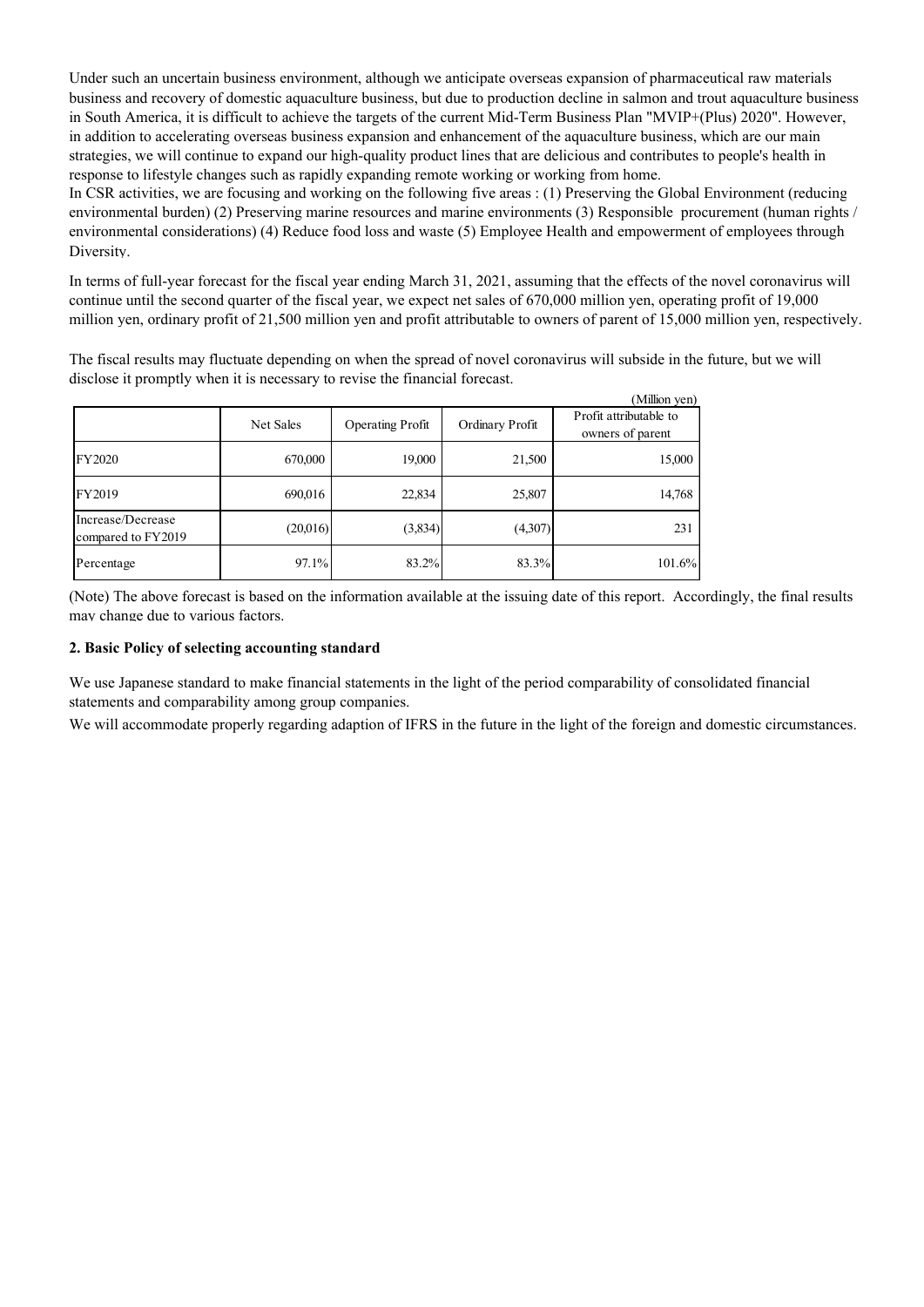### **3 Consolidated Financial Statement**

# **(1) Consolidated Balance Sheet**

|                                        |                               | Million yen                   |
|----------------------------------------|-------------------------------|-------------------------------|
|                                        | FY2018<br>As of Mar. 31, 2019 | FY2019<br>As of Mar. 31, 2020 |
| Assets                                 |                               |                               |
| Current assets                         |                               |                               |
| Cash and deposits                      | 8,904                         | 27,371                        |
| Notes and accounts receivable-trade    | 88,753                        | 79,962                        |
| Securities                             | 500                           | 431                           |
| Merchandise and finished goods         | 65,619                        | 68,300                        |
| Work in process                        | 29,397                        | 28,740                        |
| Raw materials and supplies             | 33,734                        | 34,012                        |
| Other                                  | 21,078                        | 14,600                        |
| Allowance for doubtful accounts        | (384)                         | (303)                         |
| Total current assets                   | 247,603                       | 253,115                       |
| Non-current assets                     |                               |                               |
| Property, plant and equipment          |                               |                               |
| Buildings and structures               | 146,232                       | 154,455                       |
| Accumulated depreciation               | (89, 143)                     | (92, 940)                     |
| Buildings and structures, net          | 57,088                        | 61,515                        |
| Machinery, equipment and vehicles      | 148,078                       | 156,319                       |
| Accumulated depreciation               | (114, 434)                    | (120, 943)                    |
| Machinery, equipment and vehicles, net | 33,643                        | 35,375                        |
| Vessels                                | 21,861                        | 24,384                        |
| Accumulated depreciation               | (15,897)                      | (16, 404)                     |
| Vessels, net                           | 5,964                         | 7,980                         |
| Land                                   | 26,273                        | 27,852                        |
| Leased assets                          | 5,530                         | 7,149                         |
| Accumulated depreciation               | (2,652)                       | (3,086)                       |
| Leased assets, net                     | 2,877                         | 4,063                         |
| Construction in progress               | 9,243                         | 8,631                         |
| Other                                  | 14,488                        | 15,155                        |
| Accumulated depreciation               | (12,054)                      | (12, 532)                     |
| Other, net                             | 2,433                         | 2,622                         |
| Total property, plant and equipment    | 137,525                       | 148,042                       |
| Intangible assets                      |                               |                               |
| Goodwill                               | 276                           | 669                           |
| Software                               | 2,283                         | 1,990                         |
| Other                                  | 8,143                         | 7,700                         |
| Total intangible assets                | 10,704                        | 10,360                        |
| Investments and other assets           |                               |                               |
| Investment securities                  | 69,024                        | 65,258                        |
| Long-term loans receivable             | 2,147                         | 1,857                         |
| Retirement benefit asset               | 146                           | 122                           |
| Deferred tax assets                    | 3,043                         | 2,461                         |
| Other                                  | 12,659                        | 15,126                        |
| Allowance for doubtful accounts        | (4,942)                       | (4, 810)                      |
| Total investments and other assets     | 82,080                        | 80,015                        |
| Total non-current assets               | 230,309                       | 238,417                       |
| Total assets                           | 477,913                       | 491,533                       |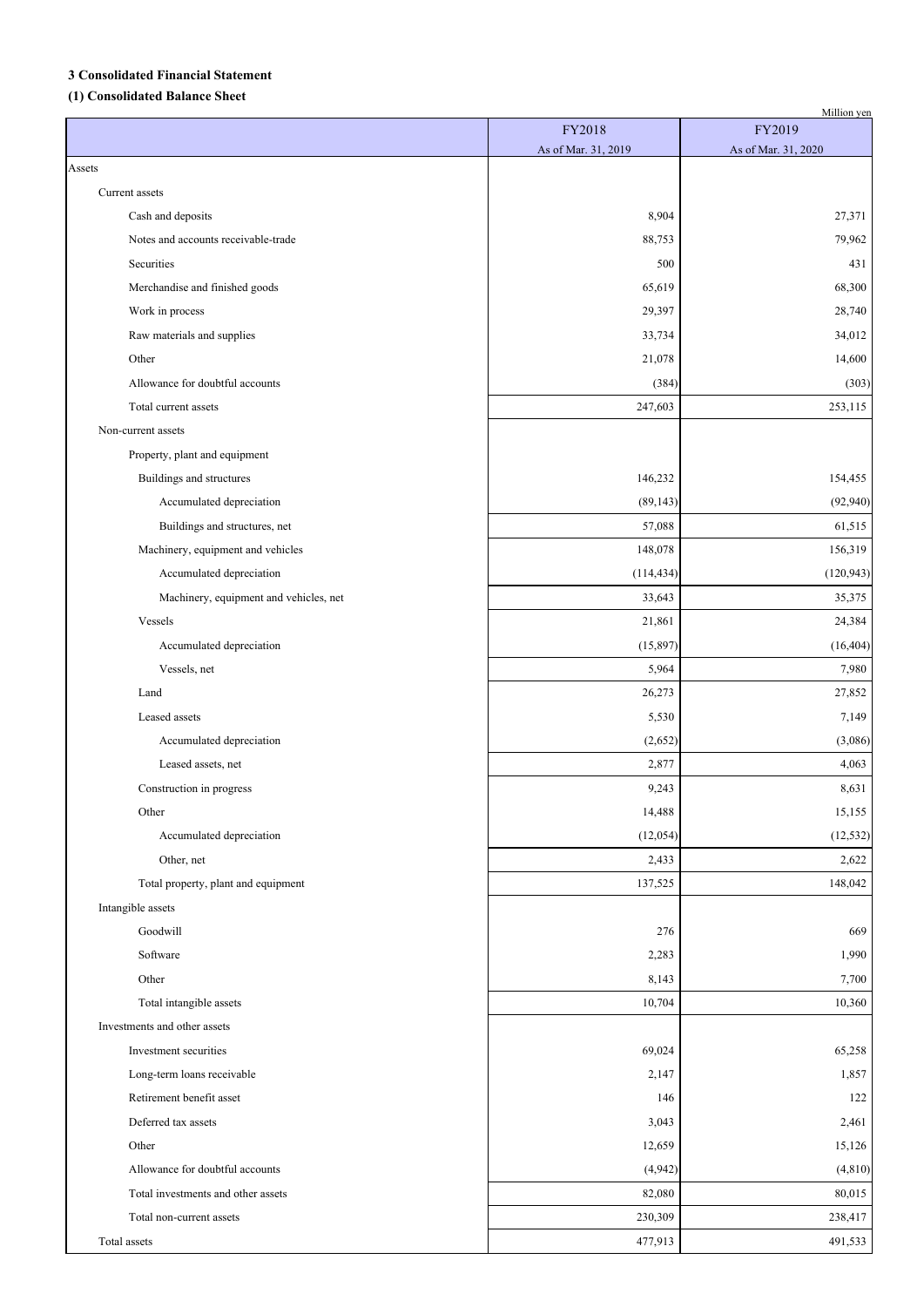### **Consolidated Balance Sheet**

| FY2019<br>FY2018<br>As of Mar. 31, 2019<br>As of Mar. 31, 2020<br>Liabilities<br>Current liabilities<br>49,424<br>Notes and accounts payable-trade<br>35,476<br>104,078<br>120,877<br>Short-term borrowings<br>Lease obligations<br>515<br>738<br>Income taxes payable<br>3,735<br>2,119<br>Accrued expenses<br>27,459<br>23,280<br>Provision for bonuses<br>3,190<br>3,250<br>Provision for bonuses for directors (and other officers)<br>319<br>252<br>Provision for environmental measures<br>1<br>Provision for loss on sales of shares of subsidiaries and associates<br>216<br>Other provisions<br>34<br>23<br>Other<br>13,940<br>10,659<br>Total current liabilities<br>202,699<br>196,895<br>Non-current liabilities<br>100,361<br>Long-term borrowings<br>86,979<br>Lease obligations<br>2,120<br>3,082<br>Deferred tax liabilities<br>2,501<br>4,186<br>Provision for retirement benefits for directors (and other officers)<br>87<br>83<br>Provision for share-based remuneration for directors (and other officers)<br>25<br>58<br>Retirement benefit liability<br>11,789<br>12,450<br>3,796<br>Other<br>3,869<br>Total non-current liabilities<br>109,054<br>122,337<br><b>Total liabilities</b><br>319,233<br>311,754<br>Shareholders' equity<br>30,685<br>30,685<br>Capital stock<br>Share capital<br>21,757<br>21,621<br>96,237<br>83,988<br>Retained earnings<br>Treasury shares<br>(471)<br>(474)<br>Total shareholders' equity<br>135,960<br>148,069<br>Accumulated other comprehensive income<br>Valuation difference on available-for-sale securities<br>11,077<br>8,839<br>Deferred gains or losses on hedges<br>283<br>264<br>Foreign currency translation adjustment<br>1,945<br>186<br>Remeasurements of defined benefit plans<br>(2,941)<br>(4,208)<br>10,365<br>5,082<br>Total accumulated other comprehensive income<br>19,148<br>Non-controlling interests<br>19,832<br>Total net assets<br>166,158<br>172,300 |                                  |         | Million yen |
|---------------------------------------------------------------------------------------------------------------------------------------------------------------------------------------------------------------------------------------------------------------------------------------------------------------------------------------------------------------------------------------------------------------------------------------------------------------------------------------------------------------------------------------------------------------------------------------------------------------------------------------------------------------------------------------------------------------------------------------------------------------------------------------------------------------------------------------------------------------------------------------------------------------------------------------------------------------------------------------------------------------------------------------------------------------------------------------------------------------------------------------------------------------------------------------------------------------------------------------------------------------------------------------------------------------------------------------------------------------------------------------------------------------------------------------------------------------------------------------------------------------------------------------------------------------------------------------------------------------------------------------------------------------------------------------------------------------------------------------------------------------------------------------------------------------------------------------------------------------------------------------------------------------------------------------------|----------------------------------|---------|-------------|
|                                                                                                                                                                                                                                                                                                                                                                                                                                                                                                                                                                                                                                                                                                                                                                                                                                                                                                                                                                                                                                                                                                                                                                                                                                                                                                                                                                                                                                                                                                                                                                                                                                                                                                                                                                                                                                                                                                                                             |                                  |         |             |
|                                                                                                                                                                                                                                                                                                                                                                                                                                                                                                                                                                                                                                                                                                                                                                                                                                                                                                                                                                                                                                                                                                                                                                                                                                                                                                                                                                                                                                                                                                                                                                                                                                                                                                                                                                                                                                                                                                                                             |                                  |         |             |
|                                                                                                                                                                                                                                                                                                                                                                                                                                                                                                                                                                                                                                                                                                                                                                                                                                                                                                                                                                                                                                                                                                                                                                                                                                                                                                                                                                                                                                                                                                                                                                                                                                                                                                                                                                                                                                                                                                                                             |                                  |         |             |
|                                                                                                                                                                                                                                                                                                                                                                                                                                                                                                                                                                                                                                                                                                                                                                                                                                                                                                                                                                                                                                                                                                                                                                                                                                                                                                                                                                                                                                                                                                                                                                                                                                                                                                                                                                                                                                                                                                                                             |                                  |         |             |
|                                                                                                                                                                                                                                                                                                                                                                                                                                                                                                                                                                                                                                                                                                                                                                                                                                                                                                                                                                                                                                                                                                                                                                                                                                                                                                                                                                                                                                                                                                                                                                                                                                                                                                                                                                                                                                                                                                                                             |                                  |         |             |
|                                                                                                                                                                                                                                                                                                                                                                                                                                                                                                                                                                                                                                                                                                                                                                                                                                                                                                                                                                                                                                                                                                                                                                                                                                                                                                                                                                                                                                                                                                                                                                                                                                                                                                                                                                                                                                                                                                                                             |                                  |         |             |
|                                                                                                                                                                                                                                                                                                                                                                                                                                                                                                                                                                                                                                                                                                                                                                                                                                                                                                                                                                                                                                                                                                                                                                                                                                                                                                                                                                                                                                                                                                                                                                                                                                                                                                                                                                                                                                                                                                                                             |                                  |         |             |
|                                                                                                                                                                                                                                                                                                                                                                                                                                                                                                                                                                                                                                                                                                                                                                                                                                                                                                                                                                                                                                                                                                                                                                                                                                                                                                                                                                                                                                                                                                                                                                                                                                                                                                                                                                                                                                                                                                                                             |                                  |         |             |
|                                                                                                                                                                                                                                                                                                                                                                                                                                                                                                                                                                                                                                                                                                                                                                                                                                                                                                                                                                                                                                                                                                                                                                                                                                                                                                                                                                                                                                                                                                                                                                                                                                                                                                                                                                                                                                                                                                                                             |                                  |         |             |
|                                                                                                                                                                                                                                                                                                                                                                                                                                                                                                                                                                                                                                                                                                                                                                                                                                                                                                                                                                                                                                                                                                                                                                                                                                                                                                                                                                                                                                                                                                                                                                                                                                                                                                                                                                                                                                                                                                                                             |                                  |         |             |
|                                                                                                                                                                                                                                                                                                                                                                                                                                                                                                                                                                                                                                                                                                                                                                                                                                                                                                                                                                                                                                                                                                                                                                                                                                                                                                                                                                                                                                                                                                                                                                                                                                                                                                                                                                                                                                                                                                                                             |                                  |         |             |
|                                                                                                                                                                                                                                                                                                                                                                                                                                                                                                                                                                                                                                                                                                                                                                                                                                                                                                                                                                                                                                                                                                                                                                                                                                                                                                                                                                                                                                                                                                                                                                                                                                                                                                                                                                                                                                                                                                                                             |                                  |         |             |
|                                                                                                                                                                                                                                                                                                                                                                                                                                                                                                                                                                                                                                                                                                                                                                                                                                                                                                                                                                                                                                                                                                                                                                                                                                                                                                                                                                                                                                                                                                                                                                                                                                                                                                                                                                                                                                                                                                                                             |                                  |         |             |
|                                                                                                                                                                                                                                                                                                                                                                                                                                                                                                                                                                                                                                                                                                                                                                                                                                                                                                                                                                                                                                                                                                                                                                                                                                                                                                                                                                                                                                                                                                                                                                                                                                                                                                                                                                                                                                                                                                                                             |                                  |         |             |
|                                                                                                                                                                                                                                                                                                                                                                                                                                                                                                                                                                                                                                                                                                                                                                                                                                                                                                                                                                                                                                                                                                                                                                                                                                                                                                                                                                                                                                                                                                                                                                                                                                                                                                                                                                                                                                                                                                                                             |                                  |         |             |
|                                                                                                                                                                                                                                                                                                                                                                                                                                                                                                                                                                                                                                                                                                                                                                                                                                                                                                                                                                                                                                                                                                                                                                                                                                                                                                                                                                                                                                                                                                                                                                                                                                                                                                                                                                                                                                                                                                                                             |                                  |         |             |
|                                                                                                                                                                                                                                                                                                                                                                                                                                                                                                                                                                                                                                                                                                                                                                                                                                                                                                                                                                                                                                                                                                                                                                                                                                                                                                                                                                                                                                                                                                                                                                                                                                                                                                                                                                                                                                                                                                                                             |                                  |         |             |
|                                                                                                                                                                                                                                                                                                                                                                                                                                                                                                                                                                                                                                                                                                                                                                                                                                                                                                                                                                                                                                                                                                                                                                                                                                                                                                                                                                                                                                                                                                                                                                                                                                                                                                                                                                                                                                                                                                                                             |                                  |         |             |
|                                                                                                                                                                                                                                                                                                                                                                                                                                                                                                                                                                                                                                                                                                                                                                                                                                                                                                                                                                                                                                                                                                                                                                                                                                                                                                                                                                                                                                                                                                                                                                                                                                                                                                                                                                                                                                                                                                                                             |                                  |         |             |
|                                                                                                                                                                                                                                                                                                                                                                                                                                                                                                                                                                                                                                                                                                                                                                                                                                                                                                                                                                                                                                                                                                                                                                                                                                                                                                                                                                                                                                                                                                                                                                                                                                                                                                                                                                                                                                                                                                                                             |                                  |         |             |
|                                                                                                                                                                                                                                                                                                                                                                                                                                                                                                                                                                                                                                                                                                                                                                                                                                                                                                                                                                                                                                                                                                                                                                                                                                                                                                                                                                                                                                                                                                                                                                                                                                                                                                                                                                                                                                                                                                                                             |                                  |         |             |
|                                                                                                                                                                                                                                                                                                                                                                                                                                                                                                                                                                                                                                                                                                                                                                                                                                                                                                                                                                                                                                                                                                                                                                                                                                                                                                                                                                                                                                                                                                                                                                                                                                                                                                                                                                                                                                                                                                                                             |                                  |         |             |
|                                                                                                                                                                                                                                                                                                                                                                                                                                                                                                                                                                                                                                                                                                                                                                                                                                                                                                                                                                                                                                                                                                                                                                                                                                                                                                                                                                                                                                                                                                                                                                                                                                                                                                                                                                                                                                                                                                                                             |                                  |         |             |
|                                                                                                                                                                                                                                                                                                                                                                                                                                                                                                                                                                                                                                                                                                                                                                                                                                                                                                                                                                                                                                                                                                                                                                                                                                                                                                                                                                                                                                                                                                                                                                                                                                                                                                                                                                                                                                                                                                                                             |                                  |         |             |
|                                                                                                                                                                                                                                                                                                                                                                                                                                                                                                                                                                                                                                                                                                                                                                                                                                                                                                                                                                                                                                                                                                                                                                                                                                                                                                                                                                                                                                                                                                                                                                                                                                                                                                                                                                                                                                                                                                                                             |                                  |         |             |
|                                                                                                                                                                                                                                                                                                                                                                                                                                                                                                                                                                                                                                                                                                                                                                                                                                                                                                                                                                                                                                                                                                                                                                                                                                                                                                                                                                                                                                                                                                                                                                                                                                                                                                                                                                                                                                                                                                                                             |                                  |         |             |
|                                                                                                                                                                                                                                                                                                                                                                                                                                                                                                                                                                                                                                                                                                                                                                                                                                                                                                                                                                                                                                                                                                                                                                                                                                                                                                                                                                                                                                                                                                                                                                                                                                                                                                                                                                                                                                                                                                                                             | Net assets                       |         |             |
|                                                                                                                                                                                                                                                                                                                                                                                                                                                                                                                                                                                                                                                                                                                                                                                                                                                                                                                                                                                                                                                                                                                                                                                                                                                                                                                                                                                                                                                                                                                                                                                                                                                                                                                                                                                                                                                                                                                                             |                                  |         |             |
|                                                                                                                                                                                                                                                                                                                                                                                                                                                                                                                                                                                                                                                                                                                                                                                                                                                                                                                                                                                                                                                                                                                                                                                                                                                                                                                                                                                                                                                                                                                                                                                                                                                                                                                                                                                                                                                                                                                                             |                                  |         |             |
|                                                                                                                                                                                                                                                                                                                                                                                                                                                                                                                                                                                                                                                                                                                                                                                                                                                                                                                                                                                                                                                                                                                                                                                                                                                                                                                                                                                                                                                                                                                                                                                                                                                                                                                                                                                                                                                                                                                                             |                                  |         |             |
|                                                                                                                                                                                                                                                                                                                                                                                                                                                                                                                                                                                                                                                                                                                                                                                                                                                                                                                                                                                                                                                                                                                                                                                                                                                                                                                                                                                                                                                                                                                                                                                                                                                                                                                                                                                                                                                                                                                                             |                                  |         |             |
|                                                                                                                                                                                                                                                                                                                                                                                                                                                                                                                                                                                                                                                                                                                                                                                                                                                                                                                                                                                                                                                                                                                                                                                                                                                                                                                                                                                                                                                                                                                                                                                                                                                                                                                                                                                                                                                                                                                                             |                                  |         |             |
|                                                                                                                                                                                                                                                                                                                                                                                                                                                                                                                                                                                                                                                                                                                                                                                                                                                                                                                                                                                                                                                                                                                                                                                                                                                                                                                                                                                                                                                                                                                                                                                                                                                                                                                                                                                                                                                                                                                                             |                                  |         |             |
|                                                                                                                                                                                                                                                                                                                                                                                                                                                                                                                                                                                                                                                                                                                                                                                                                                                                                                                                                                                                                                                                                                                                                                                                                                                                                                                                                                                                                                                                                                                                                                                                                                                                                                                                                                                                                                                                                                                                             |                                  |         |             |
|                                                                                                                                                                                                                                                                                                                                                                                                                                                                                                                                                                                                                                                                                                                                                                                                                                                                                                                                                                                                                                                                                                                                                                                                                                                                                                                                                                                                                                                                                                                                                                                                                                                                                                                                                                                                                                                                                                                                             |                                  |         |             |
|                                                                                                                                                                                                                                                                                                                                                                                                                                                                                                                                                                                                                                                                                                                                                                                                                                                                                                                                                                                                                                                                                                                                                                                                                                                                                                                                                                                                                                                                                                                                                                                                                                                                                                                                                                                                                                                                                                                                             |                                  |         |             |
|                                                                                                                                                                                                                                                                                                                                                                                                                                                                                                                                                                                                                                                                                                                                                                                                                                                                                                                                                                                                                                                                                                                                                                                                                                                                                                                                                                                                                                                                                                                                                                                                                                                                                                                                                                                                                                                                                                                                             |                                  |         |             |
|                                                                                                                                                                                                                                                                                                                                                                                                                                                                                                                                                                                                                                                                                                                                                                                                                                                                                                                                                                                                                                                                                                                                                                                                                                                                                                                                                                                                                                                                                                                                                                                                                                                                                                                                                                                                                                                                                                                                             |                                  |         |             |
|                                                                                                                                                                                                                                                                                                                                                                                                                                                                                                                                                                                                                                                                                                                                                                                                                                                                                                                                                                                                                                                                                                                                                                                                                                                                                                                                                                                                                                                                                                                                                                                                                                                                                                                                                                                                                                                                                                                                             |                                  |         |             |
|                                                                                                                                                                                                                                                                                                                                                                                                                                                                                                                                                                                                                                                                                                                                                                                                                                                                                                                                                                                                                                                                                                                                                                                                                                                                                                                                                                                                                                                                                                                                                                                                                                                                                                                                                                                                                                                                                                                                             |                                  |         |             |
|                                                                                                                                                                                                                                                                                                                                                                                                                                                                                                                                                                                                                                                                                                                                                                                                                                                                                                                                                                                                                                                                                                                                                                                                                                                                                                                                                                                                                                                                                                                                                                                                                                                                                                                                                                                                                                                                                                                                             |                                  |         |             |
|                                                                                                                                                                                                                                                                                                                                                                                                                                                                                                                                                                                                                                                                                                                                                                                                                                                                                                                                                                                                                                                                                                                                                                                                                                                                                                                                                                                                                                                                                                                                                                                                                                                                                                                                                                                                                                                                                                                                             | Total liabilities and net assets | 477,913 | 491,533     |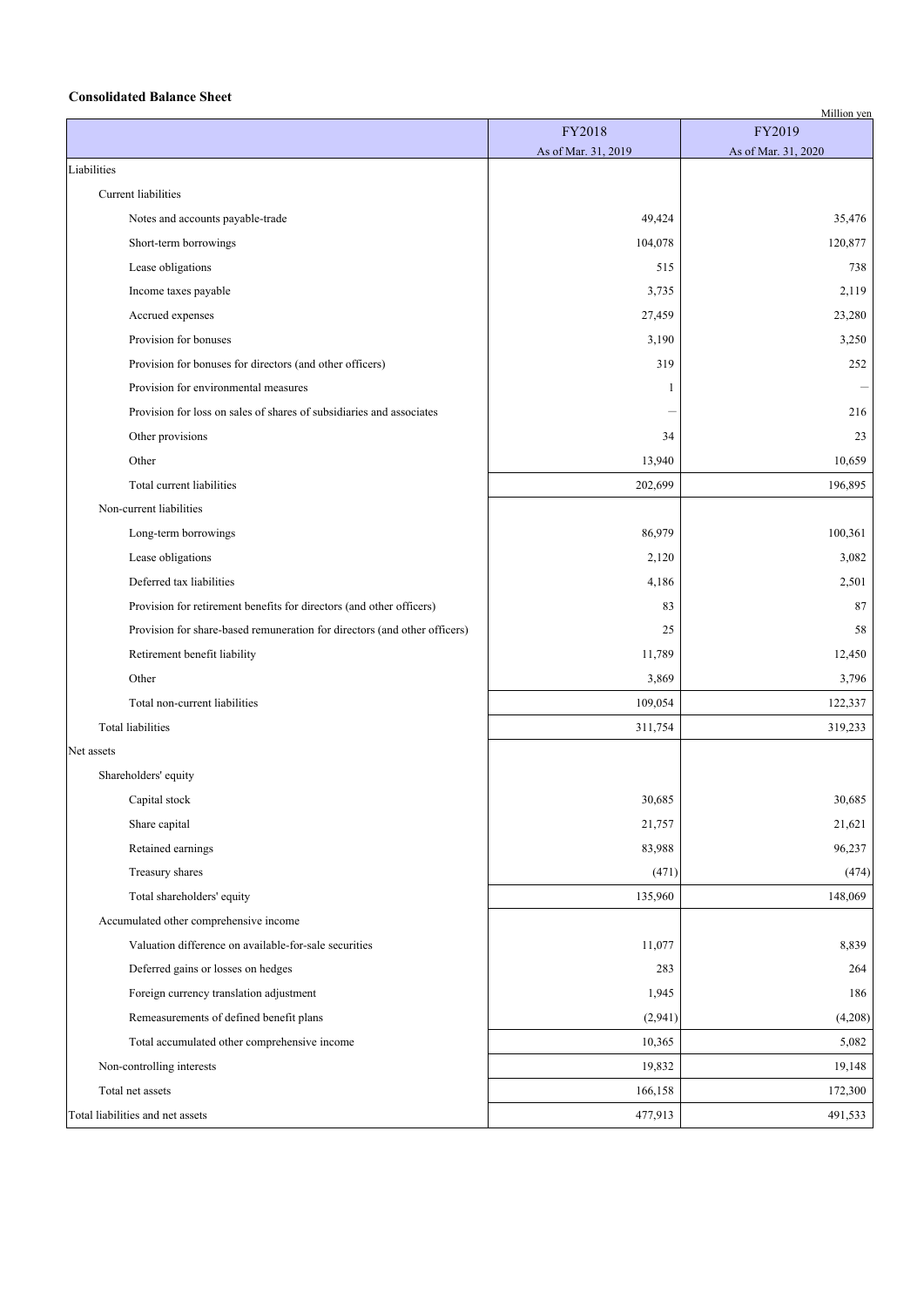#### **(2) Consolidated Income Statements**

| Million yen                                                   |                               |                               |  |  |
|---------------------------------------------------------------|-------------------------------|-------------------------------|--|--|
|                                                               | FY ended on March 31,<br>2019 | FY ended on March 31,<br>2020 |  |  |
| Net sales                                                     | 712,111                       | 690,016                       |  |  |
| Cost of sales                                                 | 573,385                       | 556,218                       |  |  |
| Gross profit                                                  | 138,725                       | 133,797                       |  |  |
| Selling, general and administrative expenses                  |                               |                               |  |  |
| Sales commission                                              | 31,954                        | 31,559                        |  |  |
| Storage costs                                                 | 4,623                         | 4,929                         |  |  |
| Shipment expenses                                             | 27,312                        | 20,945                        |  |  |
| Advertising expenses                                          | 3,450                         | 3,451                         |  |  |
| Difference of provision of allowance for doubtful accounts    | (153)                         | 73                            |  |  |
| Salaries and allowances                                       | 21,068                        | 21,570                        |  |  |
| <b>Bonuses</b>                                                | 2,269                         | 2,373                         |  |  |
| Provision for bonuses                                         | 1,546                         | 1,534                         |  |  |
| Provision for bonuses for directors (and other officers)      | 317                           | 281                           |  |  |
| Retirement benefit expenses                                   | 429                           | 899                           |  |  |
| Depreciation                                                  | 1,942                         | 2,070                         |  |  |
| Rent and repair expense                                       | 2,730                         | 2,920                         |  |  |
| Travel, transportation and communication expenses             | 2,813                         | 2,656                         |  |  |
| Other                                                         | 16,734                        | 15,695                        |  |  |
| Total selling, general and administrative expenses            | 117,039                       | 110,962                       |  |  |
| Operating profit                                              | 21,685                        | 22,834                        |  |  |
| Non-operating income                                          |                               |                               |  |  |
| Interest income                                               | 215                           | 235                           |  |  |
| Dividend income                                               | 801                           | 800                           |  |  |
| Foreign exchange gains                                        | 512                           |                               |  |  |
| Share of profit of entities accounted for using equity method | 2,751                         | 2,820                         |  |  |
| Subsidy income                                                | 497                           | 687                           |  |  |
| Miscellaneous income                                          | $780\,$                       | 615                           |  |  |
| Total non-operating income                                    | 5,559                         | 5,161                         |  |  |
| Non-operating expenses                                        |                               |                               |  |  |
| Interest expenses                                             | 1,744                         | 1,636                         |  |  |
| Foreign exchange losses                                       |                               | 199                           |  |  |
| Miscellaneous expenses                                        | 142                           | 352                           |  |  |
| Total non-operating expenses                                  | 1,887                         | 2,188                         |  |  |
| Ordinary profit                                               | 25,358                        | 25,807                        |  |  |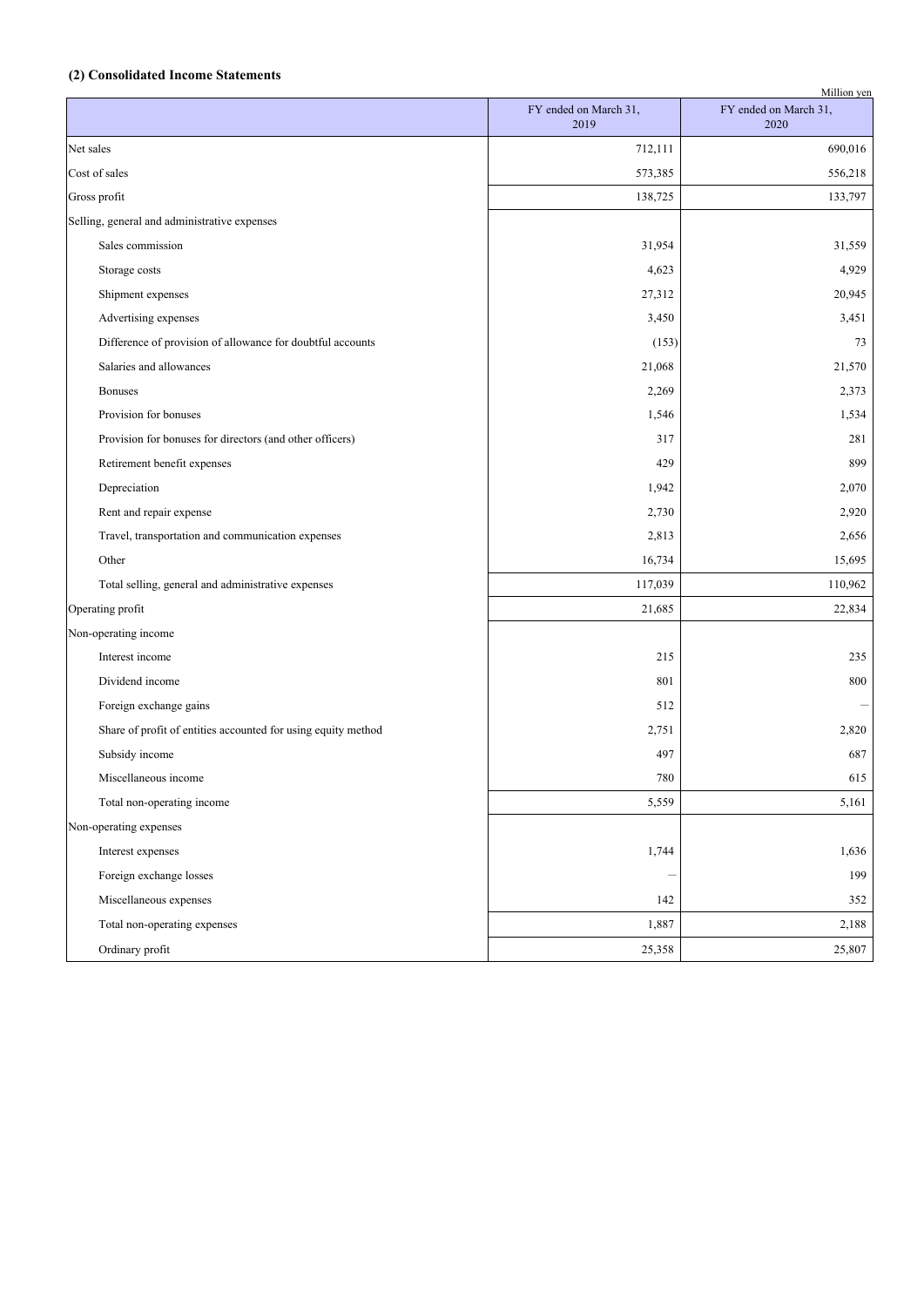#### Consolidated Income Statements

|                                                                                   |                               | Million yen                   |
|-----------------------------------------------------------------------------------|-------------------------------|-------------------------------|
|                                                                                   | FY ended on March 31,<br>2019 | FY ended on March 31,<br>2020 |
| Extraordinary income                                                              |                               |                               |
| Gain on sales of non-current assets                                               | 553                           | 206                           |
| Gain on sales of investment securities                                            | 573                           | 53                            |
| Gain on sales of shares of subsidiaries and associates                            | 17                            | 9                             |
| Gain on change in equity                                                          |                               | 11                            |
| Total extraordinary income                                                        | 1,144                         | 281                           |
| <b>Extraordinary losses</b>                                                       |                               |                               |
| Loss on disposal of non-current assets                                            | 402                           | 486                           |
| Impairment loss                                                                   | 1,477                         | 258                           |
| Loss on sales of investment securities                                            | 8                             | $\Omega$                      |
| Loss on valuation of investment securities                                        | 1                             | 1,836                         |
| Loss on sales of shares of subsidiaries and associates                            | $\overline{7}$                |                               |
| Loss on sales of investments in capital of subsidiaries and affiliates            | 1                             |                               |
| Loss on disaster                                                                  |                               | 421                           |
| Loss on relocation of factory                                                     |                               | 207                           |
| Provision of allowance for loss on sales of shares of subsidiaries and associates |                               | 216                           |
| Total extraordinary losses                                                        | 1,898                         | 3,426                         |
| Profit before income taxes                                                        | 24,605                        | 22,662                        |
| Income taxes-current                                                              | 6,123                         | 6,981                         |
| Income taxes-deferred                                                             | 2,156                         | 393                           |
| Total income taxes                                                                | 8,279                         | 7,374                         |
| Profit                                                                            | 16,325                        | 15,287                        |
| Profit attributable to non-controlling interests                                  | 946                           | 518                           |
| Profit attributable to owners of parent                                           | 15,379                        | 14,768                        |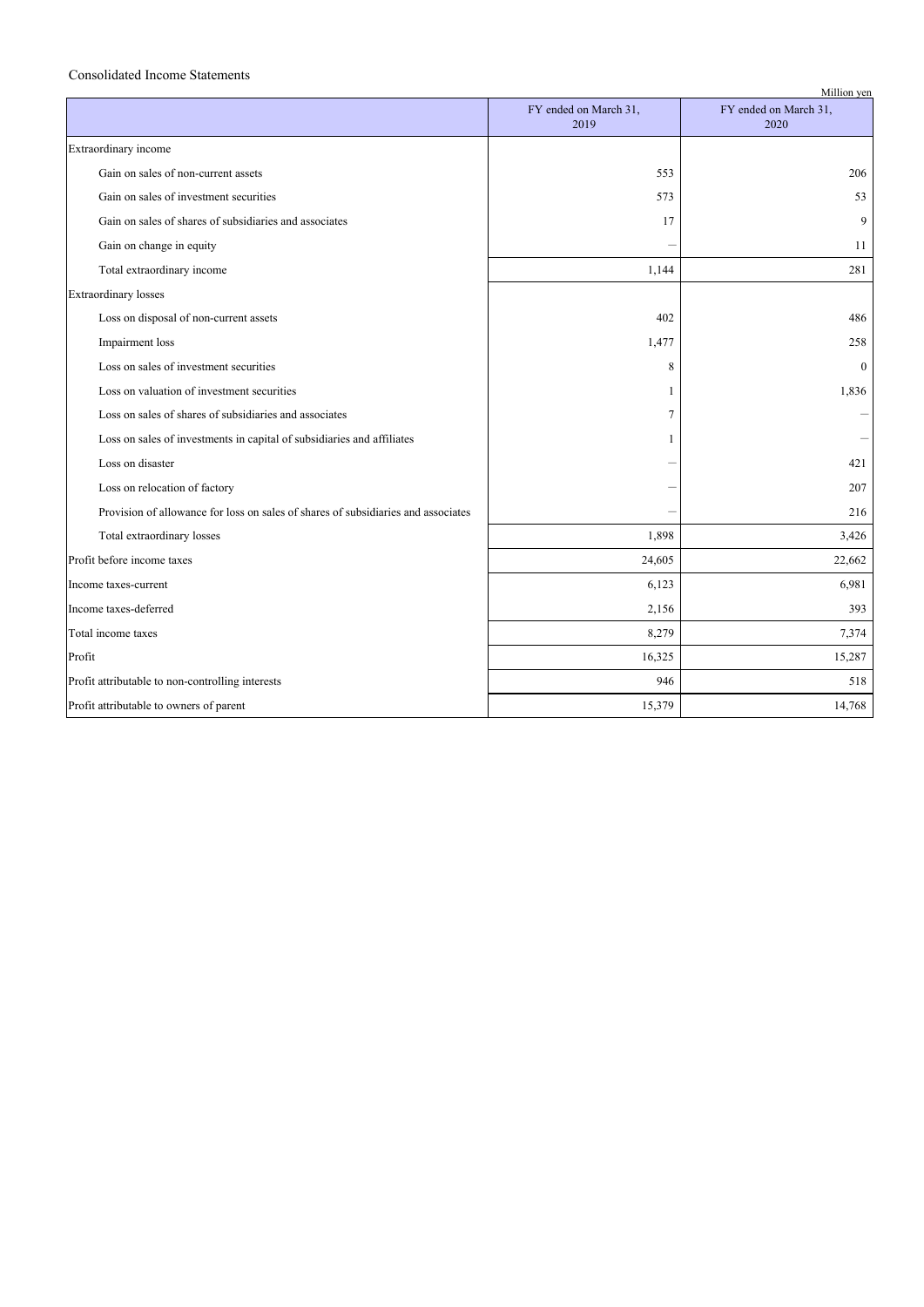#### Consolidated Statements of comprehensive income

|                                                                                   |                               | Million yen                   |
|-----------------------------------------------------------------------------------|-------------------------------|-------------------------------|
|                                                                                   | FY ended on March 31,<br>2019 | FY ended on March 31,<br>2020 |
| Profit                                                                            | 16,325                        | 15,287                        |
| Other comprehensive income                                                        |                               |                               |
| Valuation difference on available-for-sale securities                             | (1,039)                       | (2,250)                       |
| Deferred gains or losses on hedges                                                | 507                           | (63)                          |
| Foreign currency translation adjustment                                           | (1, 537)                      | (1, 450)                      |
| Remeasurements of defined benefit plans, net of tax                               | (395)                         | (1,260)                       |
| Share of other comprehensive income of entities accounted for using equity method | (1,572)                       | (299)                         |
| Total other comprehensive income                                                  | (4,036)                       | (5,323)                       |
| Comprehensive income                                                              | 12,289                        | 9,963                         |
| (Breakdown)                                                                       |                               |                               |
| Comprehensive income attributable to owners of parent                             | 11,335                        | 9,485                         |
| Comprehensive income attributable to non-controlling interests                    | 953                           | 477                           |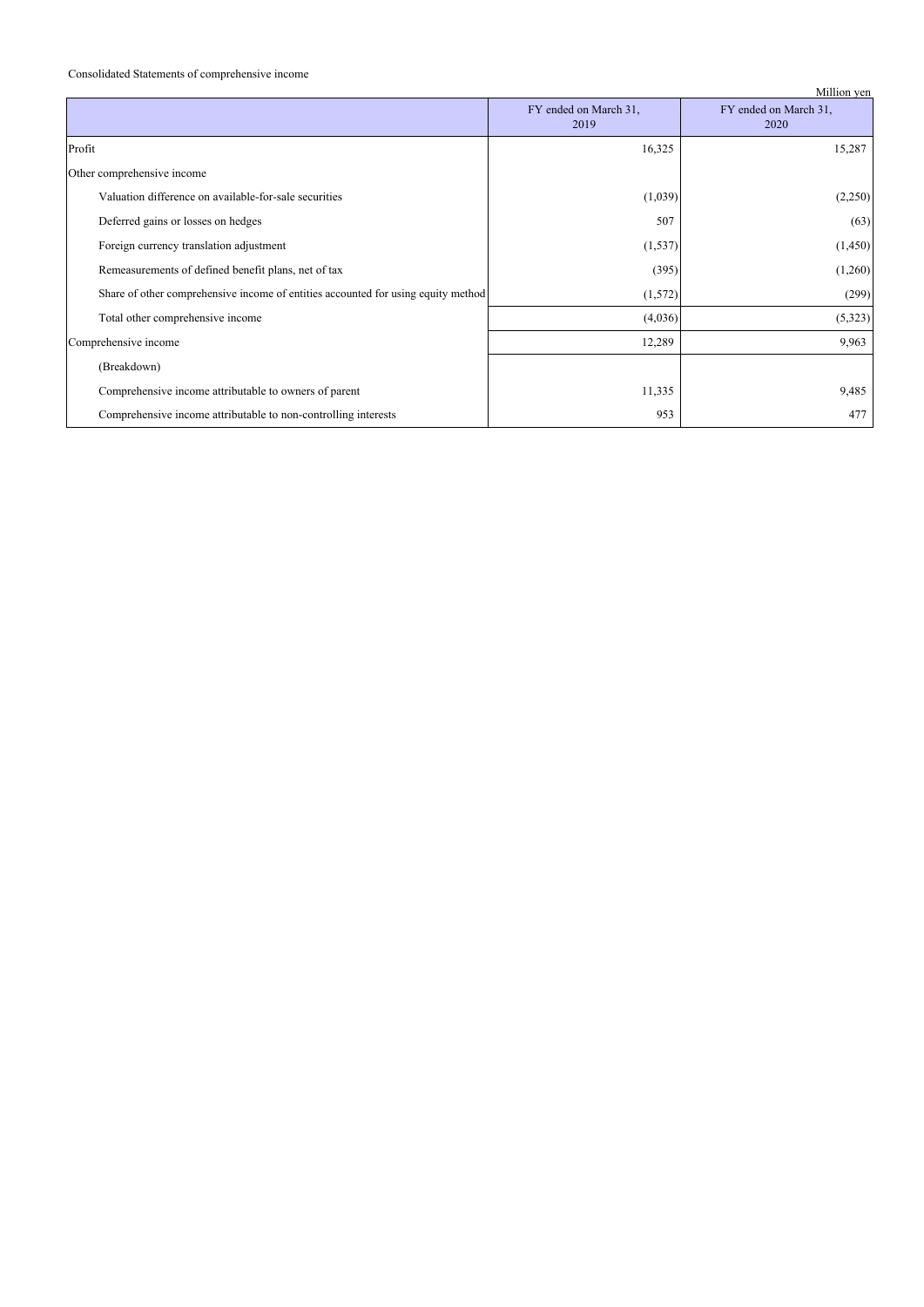#### **(3) Consolidated Statements of Changes in Net assets**

Previous Fiscal Year (From April 1, 2018 to March 31, 2019)

| Previous Fiscal Year (From April 1, 2018 to March 31, 2019)                     |               |                                      |                 |                     |               |  |  |  |
|---------------------------------------------------------------------------------|---------------|--------------------------------------|-----------------|---------------------|---------------|--|--|--|
|                                                                                 |               |                                      |                 |                     | (Million yen) |  |  |  |
|                                                                                 |               | Shareholder's Equity                 |                 |                     |               |  |  |  |
|                                                                                 | Capital stock | Capital surplus<br>Retained earnings | Treasury shares | Total shareholders' |               |  |  |  |
|                                                                                 |               |                                      |                 |                     | equity        |  |  |  |
| Balance at beginning of period                                                  | 30,685        | 21.758                               | 71.130          | (269)               | 123,305       |  |  |  |
| Changes during period                                                           |               |                                      |                 |                     |               |  |  |  |
| Dividends of surplus                                                            |               |                                      | (2, 492)        |                     | (2, 492)      |  |  |  |
| Profit attributable to owners of parent                                         |               |                                      | 15,379          |                     | 15,379        |  |  |  |
| Purchase of treasury shares                                                     |               |                                      |                 | (202)               | (202)         |  |  |  |
| Disposal of treasury shares                                                     |               |                                      |                 |                     |               |  |  |  |
| Change in ownership interest of parent due to transactions with non-controlling |               | (1)                                  |                 |                     | (1)           |  |  |  |
| Increase of consolidated subsidiaries retained eranings                         |               |                                      |                 |                     |               |  |  |  |
| Decrease in retained earnings due to exclusion of equity method companies       |               |                                      | (34)            |                     | (34)          |  |  |  |
| Net changes in items other than shareholders' equity                            |               |                                      |                 |                     |               |  |  |  |
| Total changes during period                                                     |               |                                      | 12,858          | (202)               | 12,654        |  |  |  |
| Balance at end of period                                                        | 30.685        | 21,757                               | 83,988          | (471)               | 135,960       |  |  |  |

|                                                                                 |                                                             |                                       |                                               |                                               |                                                    |                              | (Million yen)    |
|---------------------------------------------------------------------------------|-------------------------------------------------------------|---------------------------------------|-----------------------------------------------|-----------------------------------------------|----------------------------------------------------|------------------------------|------------------|
|                                                                                 |                                                             |                                       | Accumulated other comprehensive income        |                                               |                                                    |                              |                  |
|                                                                                 | Valuation difference<br>on available-for-sale<br>securities | Deferred gains<br>or losses on hedges | Foreign currency<br>translation<br>adjustment | Remeasurements of<br>defined<br>benefit plans | Total accumulated<br>other comprehensive<br>income | Non-controlling<br>interests | Total net assets |
| Balance at beginning of period                                                  | 12,262                                                      | (152)                                 | 4,868                                         | (2,569)                                       | 14.409                                             | 19,392                       | 157,106          |
| Changes during period                                                           |                                                             |                                       |                                               |                                               |                                                    |                              |                  |
| Dividends of surplus                                                            |                                                             |                                       |                                               |                                               |                                                    |                              | (2, 492)         |
| Profit attributable to owners of parent                                         |                                                             |                                       |                                               |                                               |                                                    |                              | 15,379           |
| Purchase of treasury shares                                                     |                                                             |                                       |                                               |                                               |                                                    |                              | (202)            |
| Disposal of treasury shares                                                     |                                                             |                                       |                                               |                                               |                                                    |                              |                  |
| Change in ownership interest of parent due to transactions with non-controlling |                                                             |                                       |                                               |                                               |                                                    |                              | (1)              |
| Increase of consolidated subsidiaries retained eranings                         |                                                             |                                       |                                               |                                               |                                                    |                              |                  |
| Decrease in retained earnings due to exclusion of equity method companies       |                                                             |                                       |                                               |                                               |                                                    |                              | (34)             |
| Net changes in items other than shareholders' equity                            | (1.185)                                                     | 436                                   | (2,922)                                       | (371)                                         | (4,043)                                            | 440                          | (3,603)          |
| Total changes during period                                                     | (1.185)                                                     | 436                                   | (2,922)                                       | (371)                                         | (4.043)                                            | 440                          | 9,051            |
| Balance at end of period                                                        | 11,077                                                      | 283                                   | 1,945                                         | (2,941)                                       | 10,365                                             | 19,832                       | 166,158          |

Current Fiscal Year (From April 1, 2019 to March 31, 2020)

|                                                                                   |                      |                 |                   |                 | (Million ven)       |  |  |
|-----------------------------------------------------------------------------------|----------------------|-----------------|-------------------|-----------------|---------------------|--|--|
|                                                                                   | Shareholder's Equity |                 |                   |                 |                     |  |  |
|                                                                                   | Capital stock        | Capital surplus | Retained earnings | Treasury shares | Total shareholders' |  |  |
| Balance at beginning of period                                                    | 30,685               | 21,757          | 83,988            | (471)           | 135,960             |  |  |
| Changes during period                                                             |                      |                 |                   |                 |                     |  |  |
| Dividends of surplus                                                              |                      |                 | (2, 492)          |                 | (2, 492)            |  |  |
| Profit attributable to owners of parent                                           |                      |                 | 14.768            |                 | 14,768              |  |  |
| Purchase of treasury shares                                                       |                      |                 |                   | (2)             |                     |  |  |
| Disposal of treasury shares                                                       |                      |                 |                   |                 |                     |  |  |
| Change in ownership interest of parent due to transactions with non-controlling   |                      | (11)            |                   |                 | (11)                |  |  |
| Increase due to decrease in affiliates                                            |                      |                 |                   |                 |                     |  |  |
| Decrease in retained earrings by increasing of equity method affiliates           |                      |                 | (28)              |                 | (28)                |  |  |
| Change in treasury shares arising from change in equity in entities accounted for |                      |                 |                   |                 |                     |  |  |
| using equity method                                                               |                      |                 |                   | (0)             | (0)                 |  |  |
| Changes in liabilities for written put options over non-controlling interests     |                      | (123)           |                   |                 | (123)               |  |  |
| Net changes in items other than shareholders' equity                              |                      |                 |                   |                 |                     |  |  |
| Total changes during period                                                       |                      | (135)           | 12.248            | (3)             | 12,109              |  |  |
| Balance at end of period                                                          | 30.685               | 21.621          | 96.237            | (474)           | 148,069             |  |  |

|                                                                                   | Accumulated other comprehensive income                      |                                       |                                               |                                               |                                                    |                              |                  |
|-----------------------------------------------------------------------------------|-------------------------------------------------------------|---------------------------------------|-----------------------------------------------|-----------------------------------------------|----------------------------------------------------|------------------------------|------------------|
|                                                                                   | Valuation difference<br>on available-for-sale<br>securities | Deferred gains<br>or losses on hedges | Foreign currency<br>translation<br>adjustment | Remeasurements of<br>defined<br>benefit plans | Total accumulated<br>other comprehensive<br>income | Non-controlling<br>interests | Total net assets |
| Balance at beginning of period                                                    | 11,077                                                      | 283                                   | 1.945                                         | (2.941)                                       | 10.365                                             | 19.832                       | 166,158          |
| Changes during period                                                             |                                                             |                                       |                                               |                                               |                                                    |                              |                  |
| Dividends of surplus                                                              |                                                             |                                       |                                               |                                               |                                                    |                              | (2, 492)         |
| Profit attributable to owners of parent                                           |                                                             |                                       |                                               |                                               |                                                    |                              | 14,768           |
| Purchase of treasury shares                                                       |                                                             |                                       |                                               |                                               |                                                    |                              | (2)              |
| Disposal of treasury shares                                                       |                                                             |                                       |                                               |                                               |                                                    |                              |                  |
| Change in ownership interest of parent due to transactions with non-controlling   |                                                             |                                       |                                               |                                               |                                                    |                              | (11)             |
| Increase due to decrease in affiliates                                            |                                                             |                                       |                                               |                                               |                                                    |                              |                  |
| Decrease in retained earrings by increasing of equity method affiliates           |                                                             |                                       |                                               |                                               |                                                    |                              | (28)             |
| Change in treasury shares arising from change in equity in entities accounted for |                                                             |                                       |                                               |                                               |                                                    |                              |                  |
| using equity method                                                               |                                                             |                                       |                                               |                                               |                                                    |                              | (0)              |
| Changes in liabilities for written put options over non-controlling interests     |                                                             |                                       |                                               |                                               |                                                    |                              | (123)            |
| Net changes in items other than shareholders' equity                              | (2, 237)                                                    | (19)                                  | 1,759                                         | (1.267)                                       | (5,283)                                            | (684)                        | (5,967)          |
| Total changes during period                                                       | (2, 237)                                                    | (19)                                  | (1,759)                                       | (1, 267)                                      | (5, 283)                                           | (684)                        | 6,142            |
| Balance at end of period                                                          | 8,839                                                       | 264                                   | 186                                           | (4.208)                                       | 5.082                                              | 19.148                       | 172,300          |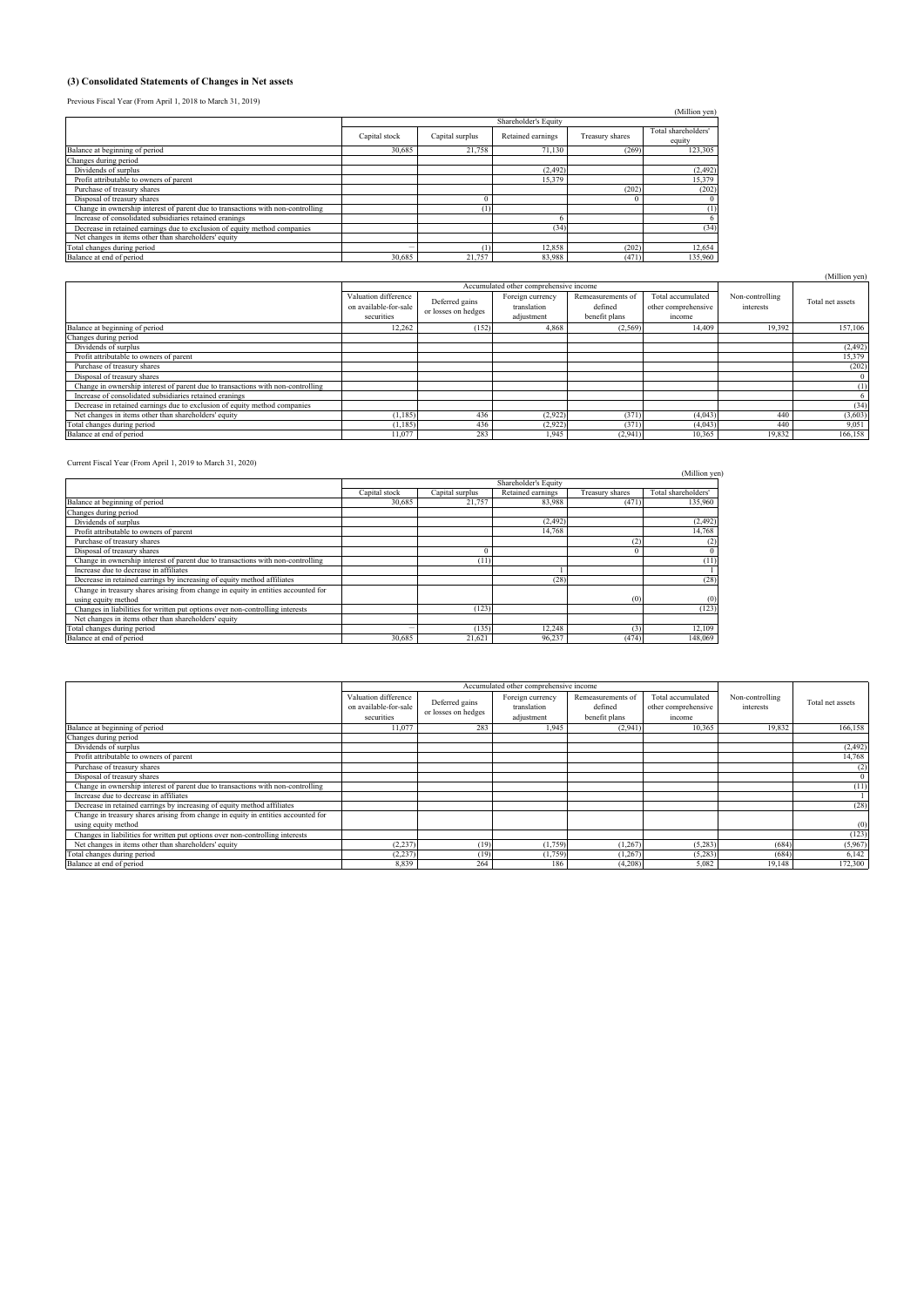# **(4) Consolidated Statements of Cash-Flow**

| Million yen                                                                       |                               |                               |  |  |
|-----------------------------------------------------------------------------------|-------------------------------|-------------------------------|--|--|
|                                                                                   | FY ended on March 31,<br>2019 | FY ended on March 31,<br>2020 |  |  |
| Cashflows from operating activities                                               |                               |                               |  |  |
| Profit before income taxes                                                        | 24,605                        | 22,662                        |  |  |
| Depreciation                                                                      | 18,272                        | 19,450                        |  |  |
| Impairment loss                                                                   | 1,477                         | 258                           |  |  |
| Amortization of goodwill                                                          | 259                           | 263                           |  |  |
| Increase (decrease) in allowance for doubtful accounts                            | (210)                         | (123)                         |  |  |
| Increase (decrease) in retirement benefit liability                               | (1,768)                       | (563)                         |  |  |
| Interest and dividend income                                                      | (1,016)                       | (1,036)                       |  |  |
| Interest expenses                                                                 | 1,744                         | 1,636                         |  |  |
| Share of loss (profit) of entities accounted for using equity method              | (2,751)                       | (2,820)                       |  |  |
| Gain on sales of non-current assets                                               | (553)                         | (206)                         |  |  |
| Loss on disposal of noncurrent assets                                             | 402                           | 486                           |  |  |
| Loss (gain) on sales and valuation of investment securities                       | (563)                         | 1,783                         |  |  |
| Loss on disaster                                                                  |                               | 421                           |  |  |
| Loss (gain) on sales of shares of subsidiaries and associates                     | (10)                          | (9)                           |  |  |
| Loss (gain) on sales of investment in capital of subsidiaries and associates      | 1                             |                               |  |  |
| Loss (gain) on change in equity                                                   |                               | (11)                          |  |  |
| Loss on relocation of factory                                                     |                               | 207                           |  |  |
| Provision of allowance for loss on sales of shares of subsidiaries and associates |                               | 216                           |  |  |
| Decrease (increase) in trade receivables                                          | (5, 136)                      | 8,741                         |  |  |
| Decrease (increase) in inventories                                                | (8,086)                       | (2,621)                       |  |  |
| Increase (decrease) in trade payables                                             | 5,426                         | (14, 197)                     |  |  |
| Increase (decrease) in accrued expenses                                           | (600)                         | (4,003)                       |  |  |
| Other, net                                                                        | 2,311                         | (2,998)                       |  |  |
| Subtotal                                                                          | 33,801                        | 27,533                        |  |  |
| Interest and dividends received                                                   | 1,009                         | 1,003                         |  |  |
| Interest paid                                                                     | (1,730)                       | (1,695)                       |  |  |
| Extra retirement payments                                                         | (292)                         |                               |  |  |
| Income taxes paid                                                                 | (8,095)                       | (8,054)                       |  |  |
| Net cash provided by(used in) operating activities                                | 24,693                        | 18,786                        |  |  |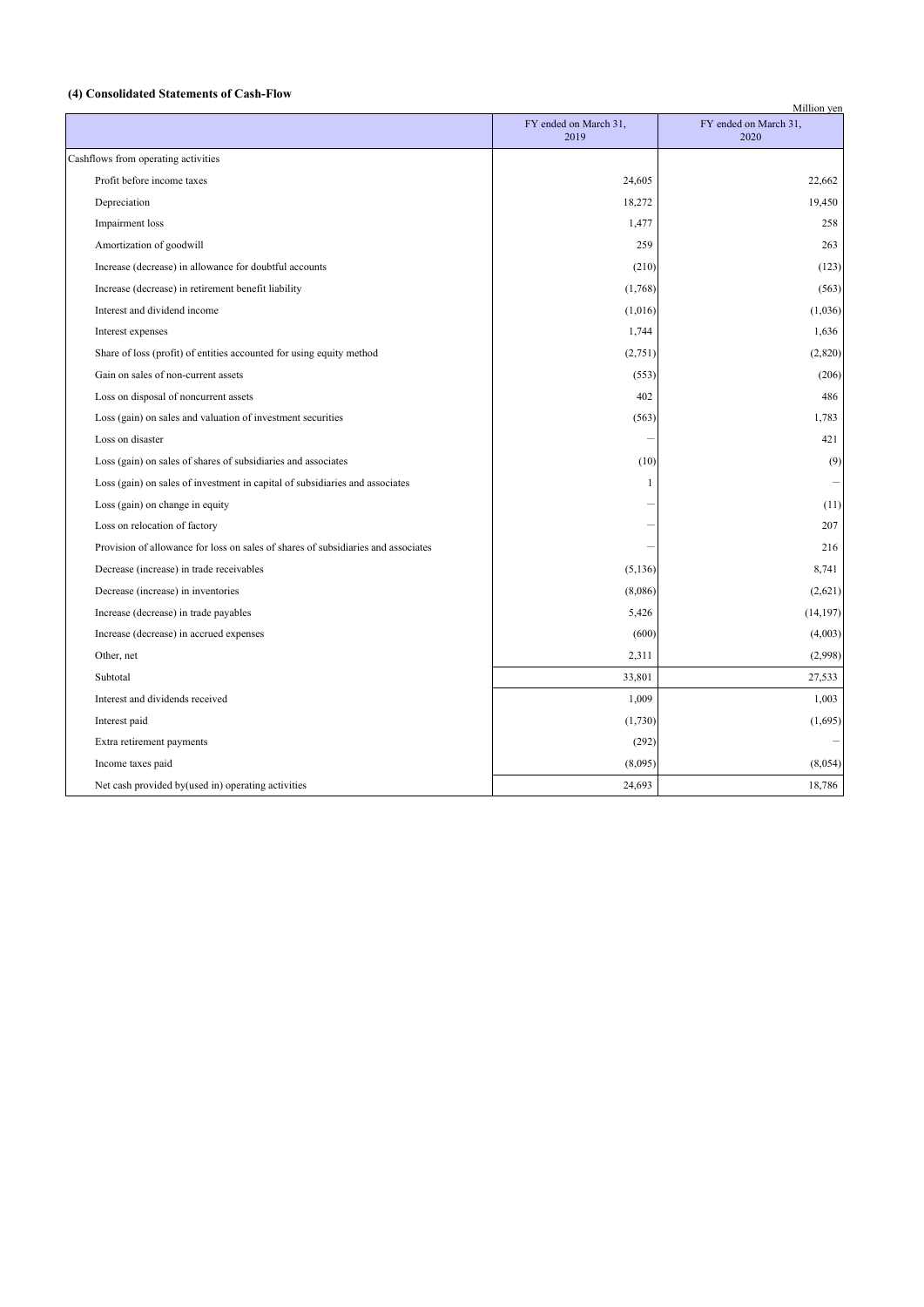#### Consolidated Statements of Cash-Flow

|                                                                                                                             |                               | Million yen                   |
|-----------------------------------------------------------------------------------------------------------------------------|-------------------------------|-------------------------------|
|                                                                                                                             | FY ended on March 31,<br>2019 | FY ended on March 31,<br>2020 |
| Cashflows from investing activities                                                                                         |                               |                               |
| Decrease (increase) in time deposits                                                                                        | 1                             | (4)                           |
| Decrease(increase) in short-term investment securities                                                                      |                               | 500                           |
| Purchase of property, plant and equipment                                                                                   | (21, 917)                     | (27, 948)                     |
| Proceeds from sales of property, plant and equipment                                                                        | 1,672                         | 358                           |
| Purchase of intangible assets                                                                                               | (1,080)                       | (643)                         |
| Purchase of investment securities                                                                                           | (2, 553)                      | (1,040)                       |
| Proceeds from sales of investment securities                                                                                | 1,667                         | 102                           |
| Proceeds from redemption of investment securities                                                                           | 100                           |                               |
| Purchase of shares of subsidiaries resulting in change in scope of consolidation                                            |                               | (1,042)                       |
| Payments for sales of investments in capital of subsidiaries and affiliates resulting in chang<br>in scope of consolidation | (13)                          |                               |
| Decrease (increase) in short-term loans receivable                                                                          | 5,012                         | 126                           |
| Other, net                                                                                                                  | 306                           | 144                           |
| Net cash provided by (used in) investing activities                                                                         | (16, 803)                     | (29, 446)                     |
| Cash flows from financing activities                                                                                        |                               |                               |
| Net increase (decrease) in short-term borrowings                                                                            | (11,918)                      | 18,782                        |
| Proceeds from long-term borrowings                                                                                          | 15,633                        | 28,747                        |
| Repayments of long-term borrowings                                                                                          | (15, 447)                     | (17, 284)                     |
| Repayments of lease obligations                                                                                             | (1,186)                       | (748)                         |
| Proceeds from share issuance to non-controlling share holders                                                               | 163                           | 12                            |
| Dividends paid                                                                                                              | (2,490)                       | (2,490)                       |
| Dividends paid to non-controlling interests                                                                                 | (507)                         | (510)                         |
| Payments from changes in ownership interests in subsidiaries that do not result in change i<br>scope of consolidation       |                               | (563)                         |
| Decrease (increase) in treasury shares                                                                                      | (202)                         | (2)                           |
| Other, net                                                                                                                  | (0)                           | (0)                           |
| Net cash provided by (used in) financing activities                                                                         | (15,956)                      | 25,942                        |
| Effect of exchange rate change on cash and cash equivalents                                                                 | (86)                          | 200                           |
| Net increase (decrease) in cash and cash equivalents                                                                        | (8, 153)                      | 15,482                        |
| Cash and cash equivalents at beginning of period                                                                            | 24,318                        | 16,165                        |
| Cash and cash equivalents at end of period                                                                                  | 16,165                        | 31,647                        |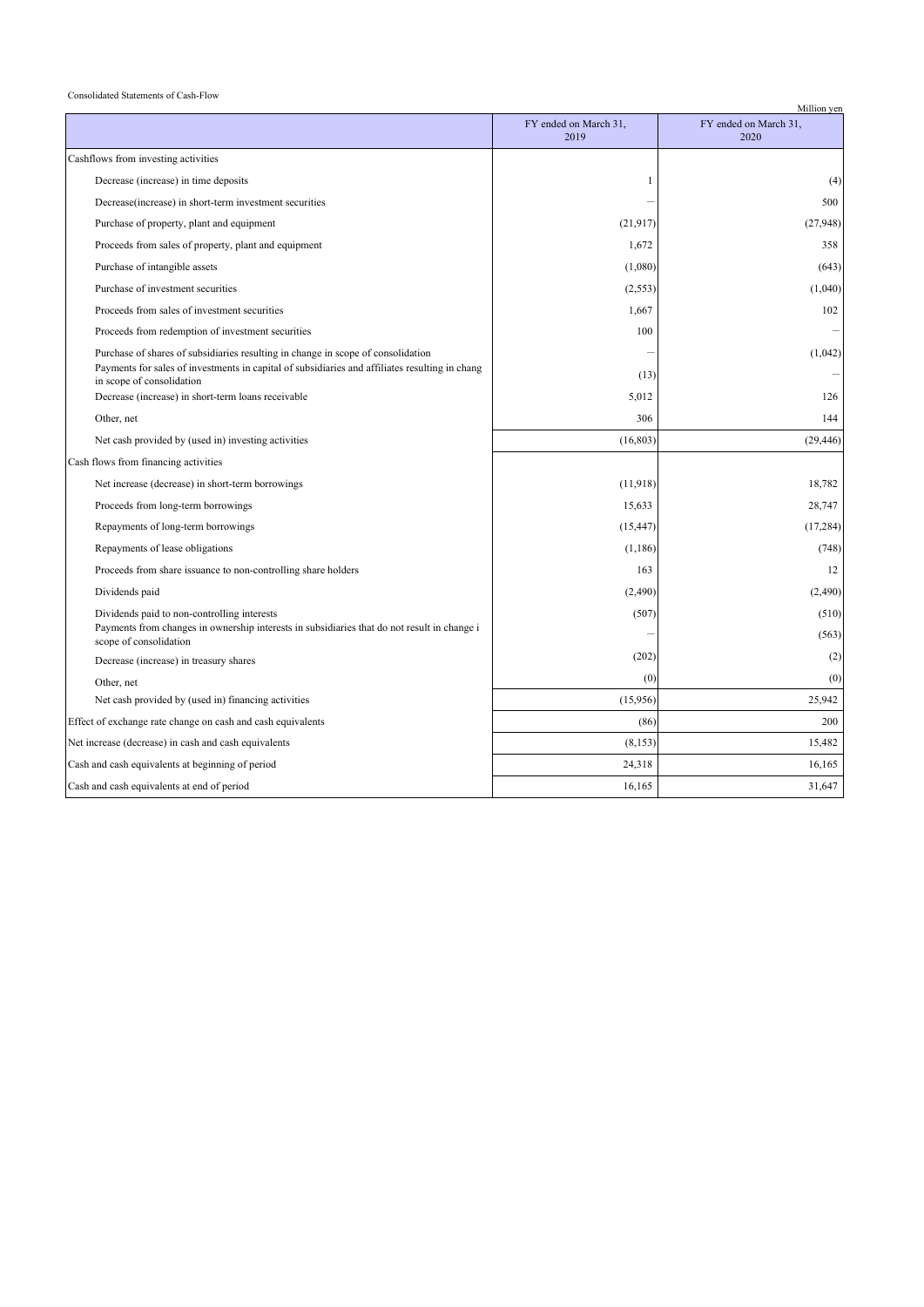#### **(5) Notes on Consolidated Financial Statements**

(Notes on the Premise of Going Concern) Not applicable.

[Segment Information]

#### **1. Overview of reportable segments**

 The reportable segments of the Company comprise constituent units of the Company for which separate financial information may be obtained. The board of directors examines these segments on a regular basis for the purpose of determining the allocation of management resources and evaluating operating performance.

 The Company's business operations involve linking marine resources to the everyday lives of its customers, which is done by formulating comprehensive strategies by product/service both in Japan and overseas.

 Therefore, the Company's segments classified by product/service consist of "Marine Products business," "Foods business," "Fine Chemicals business," and "General Distribution business."

"Marine Products" include the fishing, aquaculture, purchasing, processing and selling of marine products (fresh/frozen fish, fish meal & fish oil).

"Foods" include the manufacturing and selling of frozen food, shelf-stable foods, and other processed foods.

"Fine Chemicals" include the manufacturing and selling of medical ingredients, health foods, diagnostic medicines, and general pharmaceuticals.

"General Distribution" includes the cold storage and transportation of frozen and refrigerated goods that back up the above businesses.

The Company is engaged in the above businesses mainly in the five regions of Japan, North America, South America, Asia and Europe.

#### **2. Method of Measuring the Amount of Net Sales, profit(loss), assets and other items by segment**

The accounting methods used by the reported business segments are generally the same as those described under the "Significant Matters Fundamental to the Preparation of the Consolidated Financial Statements." Profits of the business segments are operating income-based figures. Intersegment revenues and transfers are valued at prices used in third party transactions.

From the first quarter of the consolidated fiscal year under review, part of the consolidated subsidiary's segmentation was separated into the Food Products Business and the Marine Products Business which used to be divided into the Food Business only along with the review of organization change. Net sales and operating profit by the segment under review was created according to the revised segmentation.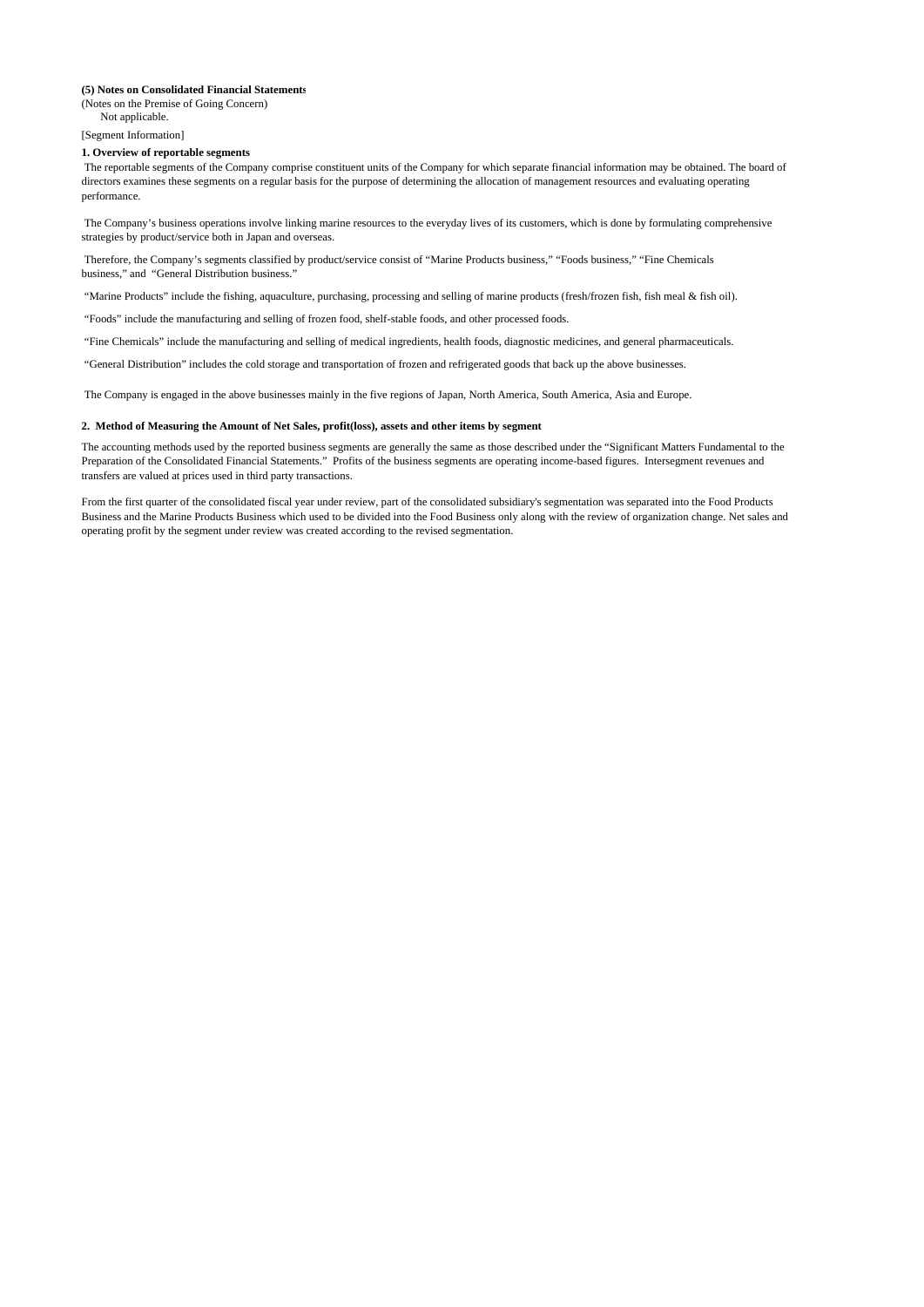#### **3. Information of net sales, profit (loss), assets and other items by segment**

#### Previous Fiscal Year ended March 31, 2019

|                                                                     | <b>Reportable Segments</b> |                  |                   |                                | Other   |            | Adjustment | Consolidated |            |
|---------------------------------------------------------------------|----------------------------|------------------|-------------------|--------------------------------|---------|------------|------------|--------------|------------|
|                                                                     | Marine<br>Products         | Food<br>Products | Fine<br>Chemicals | General<br><b>Distribution</b> | Total   | $(*Note1)$ | Total      | $(*Note2)$   | $(*Note3)$ |
| <b>Sales</b>                                                        |                            |                  |                   |                                |         |            |            |              |            |
| Sales to third parties                                              | 294,422                    | 337,897          | 26,513            | 16,663                         | 675,497 | 36,614     | 712,111    |              | 712,111    |
| Inter-segment sales and transfers                                   | 13,364                     | 3,516            | 507               | 9,155                          | 26,543  | 2,419      | 28,963     | (28, 963)    |            |
| Total                                                               | 307,786                    | 341,414          | 27,021            | 25,818                         | 702,040 | 39,033     | 741,074    | (28,963)     | 712,111    |
| Segment income (Loss)                                               | 10,286                     | 11,912           | 2,612             | 1,990                          | 26,802  | 1,156      | 27,958     | (6,272)      | 21,685     |
| Asset by segment                                                    | 193,128                    | 165,383          | 50,375            | 22,912                         | 431,800 | 20,578     | 452,378    | 25,534       | 477,913    |
| Other                                                               |                            |                  |                   |                                |         |            |            |              |            |
| Depreciation and amortization                                       | 6,282                      | 6,709            | 2,068             | 1,524                          | 16,585  | 300        | 16,885     | 1,386        | 18,272     |
| Amortization of goodwill                                            | 175                        |                  |                   |                                | 175     | 83         | 259        |              | 259        |
| Equity in earnings (losses) of affiliates                           | 2,563                      | 141              |                   | 47                             | 2,751   |            | 2,751      |              | 2,751      |
| Impairment loss                                                     | 1,193                      |                  |                   |                                | 1,193   |            | 1,193      | 284          | 1,477      |
| Investments in entities accounted for<br>using equity method        | 27,691                     | 2,634            |                   | 1,498                          | 31,824  |            | 31,824     |              | 31,824     |
| Unamortized balance of goodwill                                     | 109                        |                  |                   |                                | 109     | 167        | 276        |              | 276        |
| Increase in property, plant and<br>equipment, and intangible assets | 9,938                      | 12,374           | 817               | 1,846                          | 24,977  | 308        | 25,285     | 1,244        | 26,530     |

(Note)

1. The "Other" segment includes the building/repair of ships, engineering and other businesses that are not included in the reportable segments.

2. (1)The (6,272) million yen segment income adjustment comprise 56 million yen in inter-segment elimination and (6,329) million yen in corporate expenses not allocated to the segments. Corporate expenses comprise mainly selling, general and administrative expenses not allocated to the segments.

 (2)The segment assets adjustment amounted to 25,534 million yen are corporate assets not allocated to the segments which is mainly composed of long-term investments (investment securities) and assets relating to R&D department.

(3) The depreciation adjustment amounted to 1,386 million yen is the depreciation of corporate assets.

(4) The impairment loss adjustment amounted to 284 million yen is for the impairment loss of corporate assets.

(5) Increase in property, plant and equipment and intangible assets adjustment amount to 1,244 million yen is capital expenditure of corporate assets.

3. Total segment income corresponds to the operating profit reported in the consolidated income statements.

4. Total segment liabilities is not described because it is not an examination object to decide to evaluated allocation of management resources and business performance.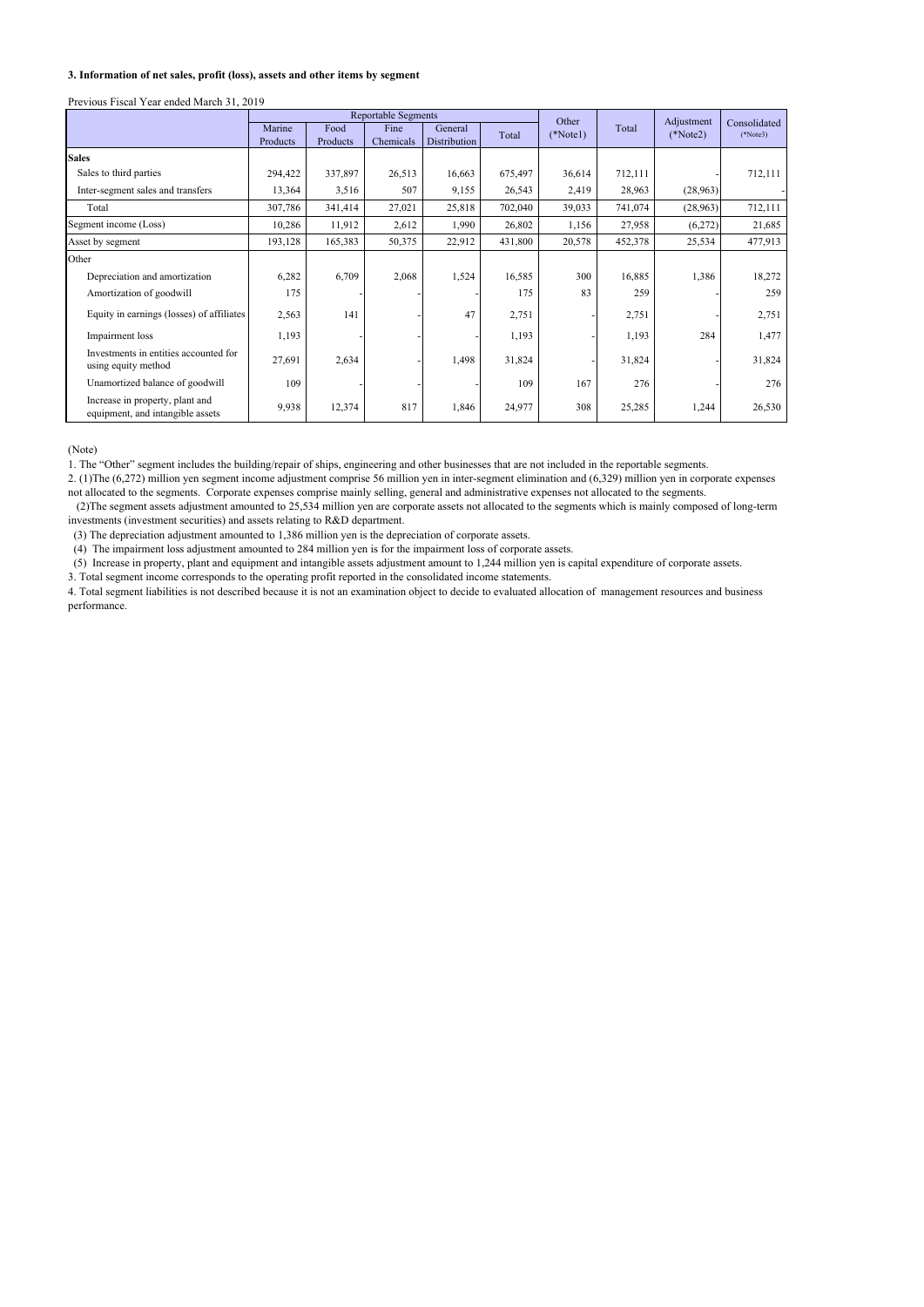#### Current Fiscal Year ended March 31, 2020

|                                                                     | <b>Reportable Segments</b> |          |              |              | Other   |            | Adjustment | Consolidated |            |
|---------------------------------------------------------------------|----------------------------|----------|--------------|--------------|---------|------------|------------|--------------|------------|
|                                                                     | Marine                     | Food     | Fine         | General      | Total   | $(*Note1)$ | Total      | $(*Note2)$   | $(*Note3)$ |
|                                                                     | Products                   | Products | Chemicals    | Distribution |         |            |            |              |            |
| <b>Sales</b>                                                        |                            |          |              |              |         |            |            |              |            |
| Sales to third parties                                              | 289,589                    | 337,245  | 27,023       | 16,596       | 670,454 | 19,561     | 690,016    |              | 690,016    |
| Inter-segment sales and transfers                                   | 14,945                     | 3,859    | 273          | 9,725        | 28,803  | 1,982      | 30,785     | (30, 785)    |            |
| Total                                                               | 304,534                    | 341,104  | 27,296       | 26,322       | 699,257 | 21,543     | 720,801    | (30, 785)    | 690,016    |
| Segment income (loss)                                               | 11,850                     | 12,761   | 2,599        | 1,986        | 29,198  | 413        | 29,611     | (6,777)      | 22,834     |
| Asset by segment                                                    | 198,915                    | 165,537  | 53,279       | 25,664       | 443,398 | 6,098      | 449,496    | 42,037       | 491,533    |
| Other                                                               |                            |          |              |              |         |            |            |              |            |
| Depreciation and amortization                                       | 6,858                      | 7,632    | 1,870        | 1,445        | 17,807  | 295        | 18,103     | 1,347        | 19,450     |
| Amortization of goodwill                                            | 79                         | 100      |              |              | 179     | 83         | 263        |              | 263        |
| Equity in earnings (losses) of affiliates                           | 2,870                      | 140      | (229)        | 39           | 2,820   |            | 2,820      |              | 2,820      |
| Impairment loss                                                     | 238                        | 19       | $\mathbf{0}$ |              | 258     |            | 258        | $\theta$     | 258        |
| Investments in entities accounted for<br>using equity method        | 29,305                     | 2,484    | 192          | 1,522        | 33,504  |            | 33,504     |              | 33,504     |
| Unamortized balance of goodwill                                     | 80                         | 505      |              |              | 586     | 83         | 669        |              | 669        |
| Increase in property, plant and<br>equipment, and intangible assets | 11,020                     | 9,330    | 2,304        | 3,753        | 26,408  | 77         | 26,486     | 866          | 27,352     |

(Note)

1. The "Other" segment includes the building/repair of ships, engineering and other businesses that are not included in the reportable segments.

2. (1)The (6,777) million yen segment income adjustment comprise 18 million yen in inter-segment elimination and (6,796) million yen in corporate expenses not allocated to the segments. Corporate expenses comprise mainly selling, general and administrative expenses not allocated to the segments.

 (2)The segment assets adjustment amounted to 42,037 million yen are corporate assets not allocated to the segments which is mainly composed of long-term investments (investment securities) and assets relating to R&D department.

(3) The depreciation adjustment amounted to 1,347 million yen is the depreciation of corporate assets.

(4) The impairment loss adjustment amount to 0 million yen is for the impairment loss of corporate assets.

(5) Increase in property, plant and equipment and intangible assets adjustment amount to 866 million yen is capital expenditure of corporate assets.

3. Total segment income corresponds to the operating profit reported in the consolidated income statements.

4. Total segment liabilities is not described because it is not an examination object to decide to evaluated allocation of management resources and business performance.

#### [Related Information]

Previous Fiscal Year ended March 31, 2019

1. Information of area

| (1) Net Sales |               |        |        | (Unit: Million yen) |  |
|---------------|---------------|--------|--------|---------------------|--|
| Japan         | North America | Europe | Others | Total               |  |
| 492,216       | 83.347        | 92,749 | 43.797 |                     |  |

(Note) Net Sales is based on customer's address and classifies by countries and geographical area.

(2) Property, plant and equipment (Unit: Million yen)

| (Unit: Million ye |  |
|-------------------|--|
|                   |  |

| Japan   | North America | Others | Total   |
|---------|---------------|--------|---------|
| 100,308 | 15,832        | 21,383 | 137.525 |

2. Information on main customers

|                               |              | (Unit: Million yen) |  |
|-------------------------------|--------------|---------------------|--|
| Customer's name               | Net Sales    | Segment             |  |
| Mitsubishi Shokuhin Co., Ltd. | 81,182 Foods |                     |  |

Current Fiscal Year ended March 31, 2020

# 1. Information of area<br>(1) Net Salac

| (1) Net Sales |               |        |        | (Unit: Million yen) |  |
|---------------|---------------|--------|--------|---------------------|--|
| Japan         | North America | Europe | Others | Total               |  |
| 474.110       | 90,030        | 88,397 | 37,477 | 690,016             |  |

(2) Property, plant and equipment (Unit: Million yen)

|         | .             |                  |         |
|---------|---------------|------------------|---------|
| Japan   | North America | <b>Others</b>    | Total   |
| 105,668 | 5051          | 26.521<br>U.J∠ 1 | 148,042 |

#### 2. Information of customers

The details of major customers were omitted, because there were no customers who account for 10% of net sales for consolidated statements of income.